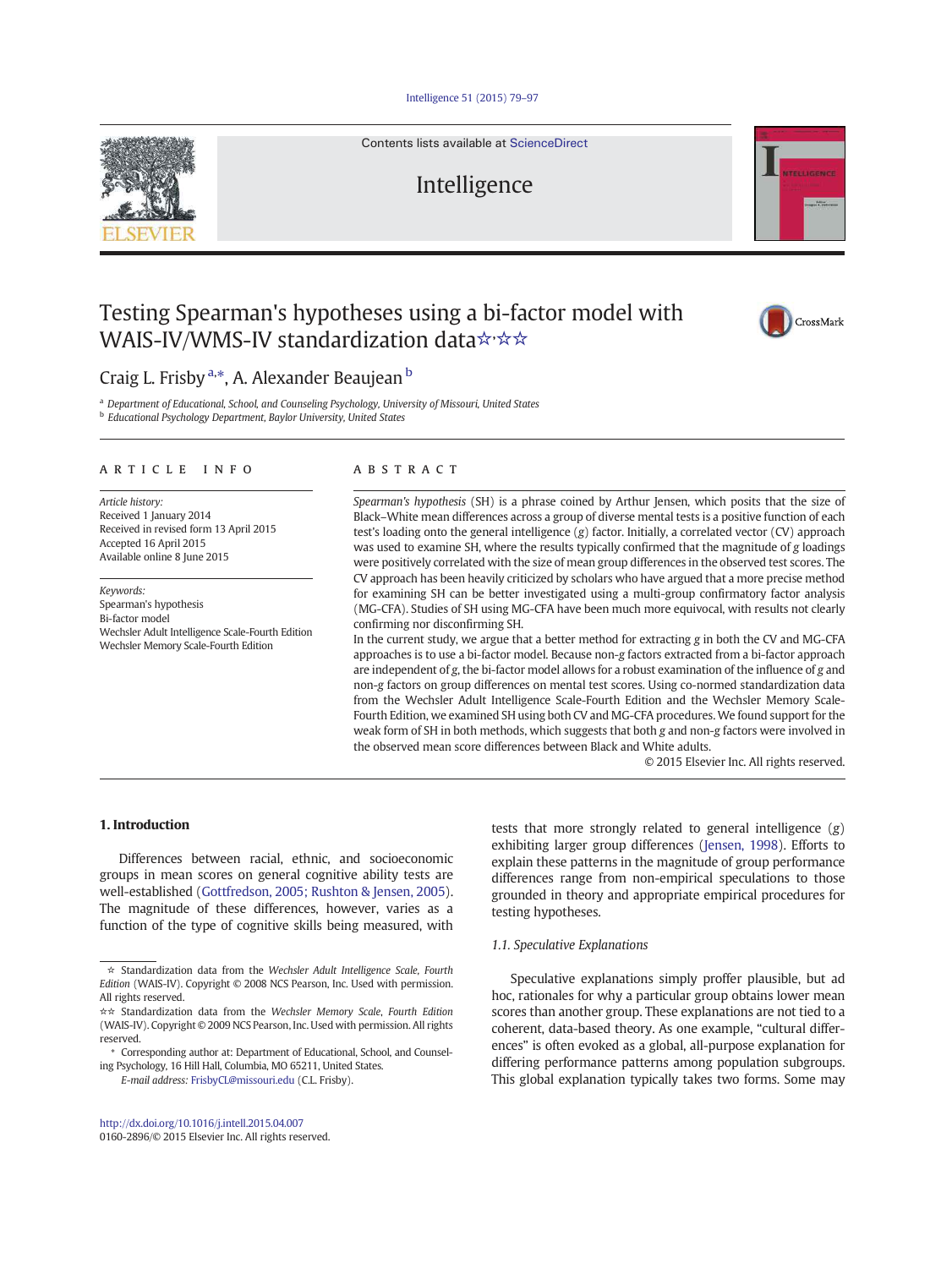argue that some subgroups, partly due to economic and social disadvantages/differences from the more affluent mainstream, are simply not exposed to certain academic stimuli as is the case with more advantaged subgroups (Eells, 1951; Lupi & Ting Woo, 1989; White, 1984), and thereby lower scores are due to a presumed lack of exposure to tasks such as those found on cognitive tests (see *specificity doctrine*; Jensen, 1984). Others may argue that examinees from different racial/cultural groups display different "culturally idiosyncratic" psychological and/or stylistic patterns for interacting with test material, thereby depressing scores (see Helms, 1992, 1997).

Speculative explanations suffer from two major flaws. First and fundamentally, findings are explained only *after* they are observed. Testable hypotheses are not stated first before any data has been collected, which would allow for a rejection of the hypotheses based on patterns shown by the data. Second, these ad hoc explanations are infinitely malleable, adapting indiscriminately to the idiosyncratic characteristics of test items. As examples, Helms (1997) hypothesized that Black examinees may fail the Wechsler Intelligence Scales Arithmetic items because of substandard training in school, may fail Comprehension items due to "exposure to racism", and may fail Digit Symbol items because they are "uncomfortable with pencils as a tool" (p. 522).

#### *1.2. Theory-based explanations: Spearman's hypothesis*

Charles Spearman (1927) initially observed that race differences should be "most marked in just those [tests] which are known to be saturated with *g* [general intelligence]" (p. 379). Jensen (1980) later named this *Spearman's hypothesis* (SH). There are three levels of SH that Jensen (1998, 2001) called the strong form, weak form, and the contra hypothesis. The *strong form* posits that any observed race differences in test's mean scores are solely a function of *g*. The *weak form* posits that while race differences in test score means are mainly a function of *g*, lower-order factors or subtest specificities also contribute to the difference. The *contra hypothesis* holds that observed mean score differences are independent of *g*, being solely a function of lower-order factors or test specificity.

Support for SH has been borne out from numerous independent studies based on large child and adult samples (e.g., Jensen, 1985, 1998) and comprising many different psychometric tests, such as the Armed Forces Qualification Test (Nyborg & Jensen, 2000), the Kaufman Assessment Battery for Children (Naglieri & Jensen, 1987), the Wechsler Intelligence Scale for Children-Revised (Jensen & Reynolds, 1982; Naglieri & Jensen, 1987; Rushton & Jensen, 2003), and tests for college/graduate school admissions, job selection, and the military (Roth, Bevier, Bobko, Switzer, & Tyler, 2001).

There has been some disagreement about interpreting the SH literature. Schönemann (1997) interpreted the literature as being supportive of the weak form of SH. In contrast, Rushton (2003) concluded that most studies supported the strong form of SH.<sup>1</sup> Summarizing his own work from 17 independent data

sets that included scores from 149 different tests obtained on samples of 45,000 Black and 245,000 White examinees, Jensen (2001) found that the correlation between Black–White differences and *g* was between .57 and .62. More recently, Dragt (2010) performed a meta-analysis of SH studies and found an average correlation of .85 between *g* and mean group test score differences between Black and White respondents.

# *1.2.1. Interpretation of Spearman's hypothesis using tests of memory*

While Jensen's (Jensen & Figueroa, 1975; Jensen & Osborne, 1979) initial interest in SH began with tests of memory, little work has been done examining Black–White differences in memory measures. What has been done is mostly incidental (i.e., one or two memory subtests in an intelligence test battery), but it tends to indicate both that memory tasks have smaller *g* loadings than other tasks on multi-test cognitive batteries and that Black–White differences in mean scores are either considerably reduced on such tests (Jensen, 1980, 1985) or that average score for the Black sample is higher than the average for the White sample (Jensen & Reynolds, 1982). For example, in one of the few studies that examined Black–White differences in a battery of memory tests, Mayfield and Reynolds (1997) found a consistent factor structure across both groups. The Black sample scored higher than theWhite sample on most of the memory tests, although the difference was small.

# *1.3. Empirical challenges to interpretations of Spearman's hypothesis (SH)*

Helms-Lorenz, Van de Vijver, and Poortinga (2003) have argued that the constructs of cognitive complexity and verbal/ cultural loading are confounded in attempts to properly interpret results from tests of SH. They administered two intelligence batteries and a computer-assisted elementary cognitive test battery to a large group of Dutch and second-generation migrant 6–12 year old children living in the Netherlands. In addition to using factor analysis to compute the subtests' *g* loadings, they gave all subtests two ordinal ratings of "cognitive complexity." One cognitive complexity rating was based on both Carroll's (1993) cognitive abilities model while the other corresponded to the minimal developmental level needed for successful accomplishment (Fischer, 1980). The cultural loading of subtest content was rated on an ordinal scale by psychology students, and another rating of each subtest's verbal loading was operationalized as the number of words in the subtest. The authors found that the size of group differences on the intelligence tests was better predicted by the "cultural" variables than by the cognitive complexity variables.

Although Helms-Lorenz et al. (2003) used an intriguing methodology for investigating the relationship between factoranalytically derived subtest *g* loadings and human ratings of subtest task characteristics, there are a number of unresolved issues that challenge their conclusions. The first problem concerns confusion in what Jensen (1998) called the "vehicles of *g*" versus the *g* construct itself (Jensen, 1998, p. 309). For example, cultural differences would not explain why a Forward Digit Span Task and a Backward Digit Span Task would show widely discrepant *g* loadings, despite similarities in the surface characteristics of these tests (particularly in their nonverbal content). In addition, the composition of the comparison

<sup>1</sup> Rushton (1998) proposed that the term *Jensen Effect* be used whenever there is a substantial correlation between *g* loadings and any other variable.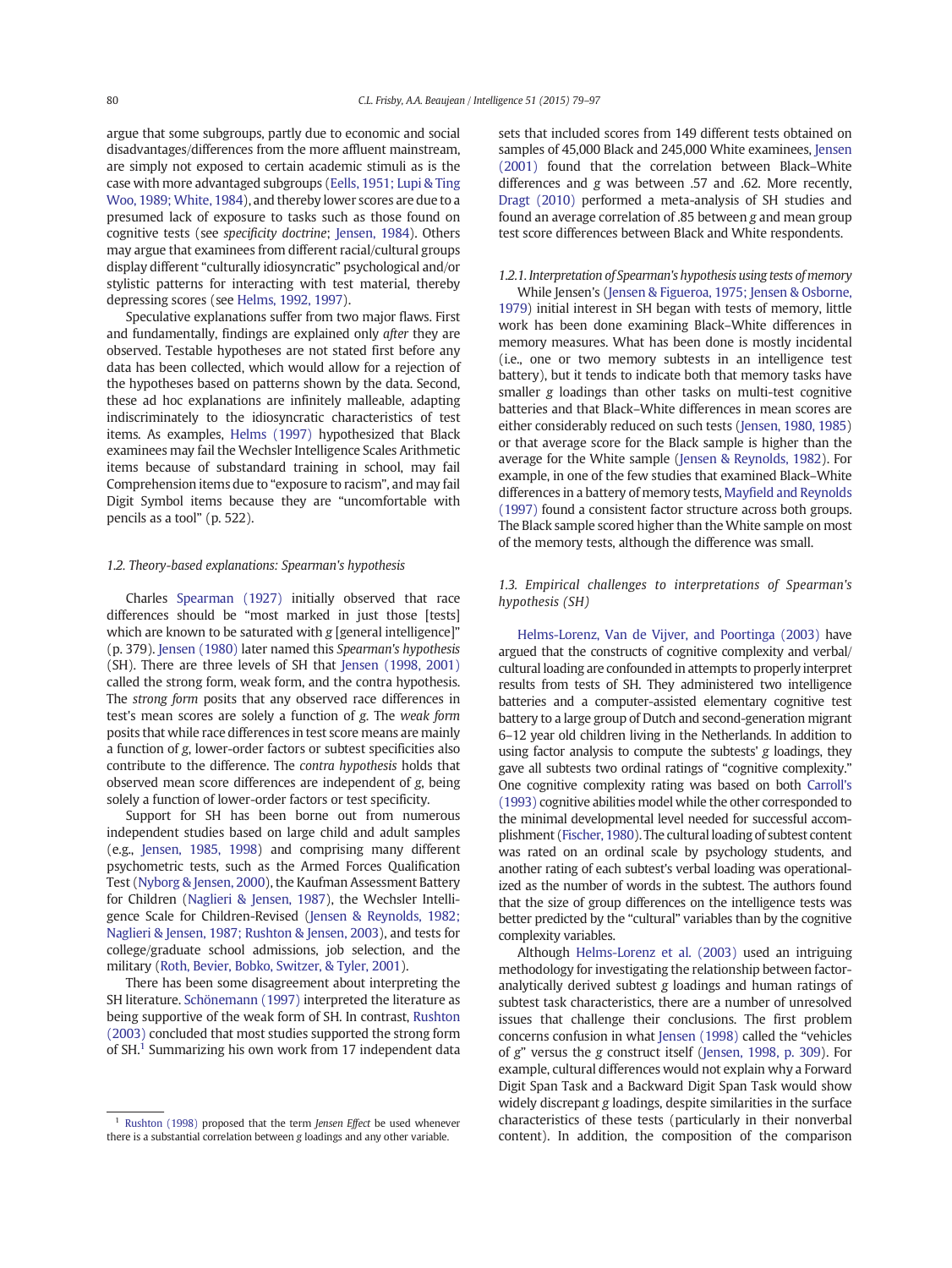groups that Helms-Lorenz et al. used may play a role in their findings. Jensen (1998) wrote:

Each test score reflects both the level of *g* and the properties of the vehicle of *g* (the latter being largely unrelated to *g*). One would predict, for example, that the *g* factor, which is highly and equally loaded in batteries of verbal and nonverbal tests when given to monolingual children, would have much smaller *g* loadings on the verbal tests (given in English) than on the nonverbal tests when that battery is given to bilingual children. For the bilingual group the verbal tests would reflect the degree of second-language acquisition more than they would reflect g (p. 310).

Although the groups studied in the Helms-Lorenz et al. (2003) research are reported to have been exposed to the same number of (age appropriate) years of Dutch education, they also state "there is evidence that substantial differences in knowledge of the Dutch lexicon between the majority-group pupils and migrant pupils remain throughout the primary school period, even for second-generation children" (pp. 14– 15). In the majority of studies that have evaluated SH, the comparison groups are comprised of native-born participants (e.g., American blacks and whites). In these studies, the comparison groups are more "culturally homogeneous" than those in the Helms-Lorenz et al. (2003) study where the migrant students' parents were born in at least five different countries.

#### *1.4. Methods used to test for Spearman's hypothesis*

There are two common methods currently employed to assess SH: correlated vector (CV) analysis, and multi-group confirmatory factor analysis (MG-CFA).

#### *1.4.1. Correlated vector method*

A correlated vector (CV) analysis attempts to explain variability in the magnitude of group differences on various tests (or subtests) by correlating the *g* loading of the tests with the size of group differences in mean scores on the same tests. A CV analysis typically involves the following steps: (a) conduct an exploratory factor analysis (EFA) of the tests in representative samples of the different comparison groups, separately; (b) estimate the similarity (i.e., congruence) of the factor loadings between groups; (c) if the factors are similar, then conduct the EFA in the combined sample; (d) correct each test's *g* loading for unreliability; (e) standardize the differences in mean scores between the groups; (f) correct each standardized group difference for unreliability; and (g) calculate the correlation (either Pearson or Spearman) between the corrected standardized group differences and the corrected *g* loadings (Jensen, 1985, 1992, 1998). A positive correlation indicates that tests with higher *g* loadings have larger group differences in mean test scores. There is no agreed-upon correlation value that differentiates the strong and weak forms of SH, however, hence support for *g*'s role in determining group differences can vary greatly between studies (Dolan, Roorda, & Wicherts, 2004).

*1.4.1.1. Criticisms of the correlated vector method.* Scholars have leveled a number of criticisms against the use of a CV analysis to

investigate SH (Ashton & Lee, 2005; Mulaik, 1992; Schönemann, 1997). For example, Colom and Lynn (2004) argued that subtest *g* loadings are heavily influenced by the nature of the other subtests included in the battery (see Jensen & Weng, 1994), hence comparing CV studies that have used different instruments to evaluate *g* may be problematic. Dolan and Hamaker (2001) argued that the CV procedure does not adequately assess model fit, thus the factor model used to obtain *g* loadings may not be the best way to explain the tests' covariances. Dolan (2000) opined that making a persuasive argument for *g* as the main contributor to any group differences requires comparing competing models, with the models ascribing a central role to *g* fitting the data better than the models that do not ascribe such a role to *g*.

From a somewhat different perspective, Dolan and colleagues (Dolan, 2000; Dolan & Hamaker, 2001; Dolan & Lubke, 2001; Lubke, Dolan, & Kelderman, 2001) argued that the correlations obtained in a CV analysis are difficult to interpret with any degree of specificity, as the method assumes that the tests are at least strongly invariant across the comparison groups. Strong invariance signifies that any observed group differences in mean test scores are due to group differences in the constructs that the tests are measuring, not differences in how the test measures the construct across groups (i.e., test bias). Thus, if the invariance assumption cannot be established, then between-group differences may be attributable, at least in part, to differences in how the tests measure their intended constructs. Even if invariance holds across groups, when the tests measure multiple factors (e.g., Wechsler scales), CV analysis could mask group differences in lower-order/ domain-specific latent variables by implying that the differences are only due to *g*.

#### *1.4.2. Multi-group con*fi*rmatory factor analysis method*

The multi-group confirmatory factor analysis (MG-CFA) procedure for assessing group differences involves conducting a confirmatory factor analyses (CFAs) simultaneously on separate data from two or more comparison groups (Harrington, 2009). MG-CFA is a well established method for investigating group differences in the latent means and (co)variances estimated from a latent variable model (Millsap, 2011). Moreover, MG-CFA has a number of advantages over a CV analysis for testing SH (Dolan, 2000; Gustafsson, 1992; Horn, 1997; Millsap, 1997).

First, MG-CFA allows for a more integrated and elegant investigation of the various steps involved in the CV analysis. Specifically, MG-CFA requires fitting a single latent variable model in all groups *simultaneously* using the group-specific data. Then, in a systematic fashion the model parameters are constrained to be the same across groups, starting with the factor structure (*configural invariance*), then the loadings (*weak invariance*), and then the intercepts (*strong invariance*). Some (e.g., Lubke, Dolan, Kelderman, & Mellenbergh, 2003) have advocated a need for assessing the equality of the residual variances, too (*strict invariance*), but there is no universal agreement on this (Little, Card, Slegers, & Ledford, 2007). If the loadings and intercepts (i.e., the predicted mean of the observed test for a given level of the latent variable) are the same across groups, then the between-group differences on the measured test scores are only due to between-group differences in the latent means, as opposed to measurement bias playing a role in the observed differences. If the residual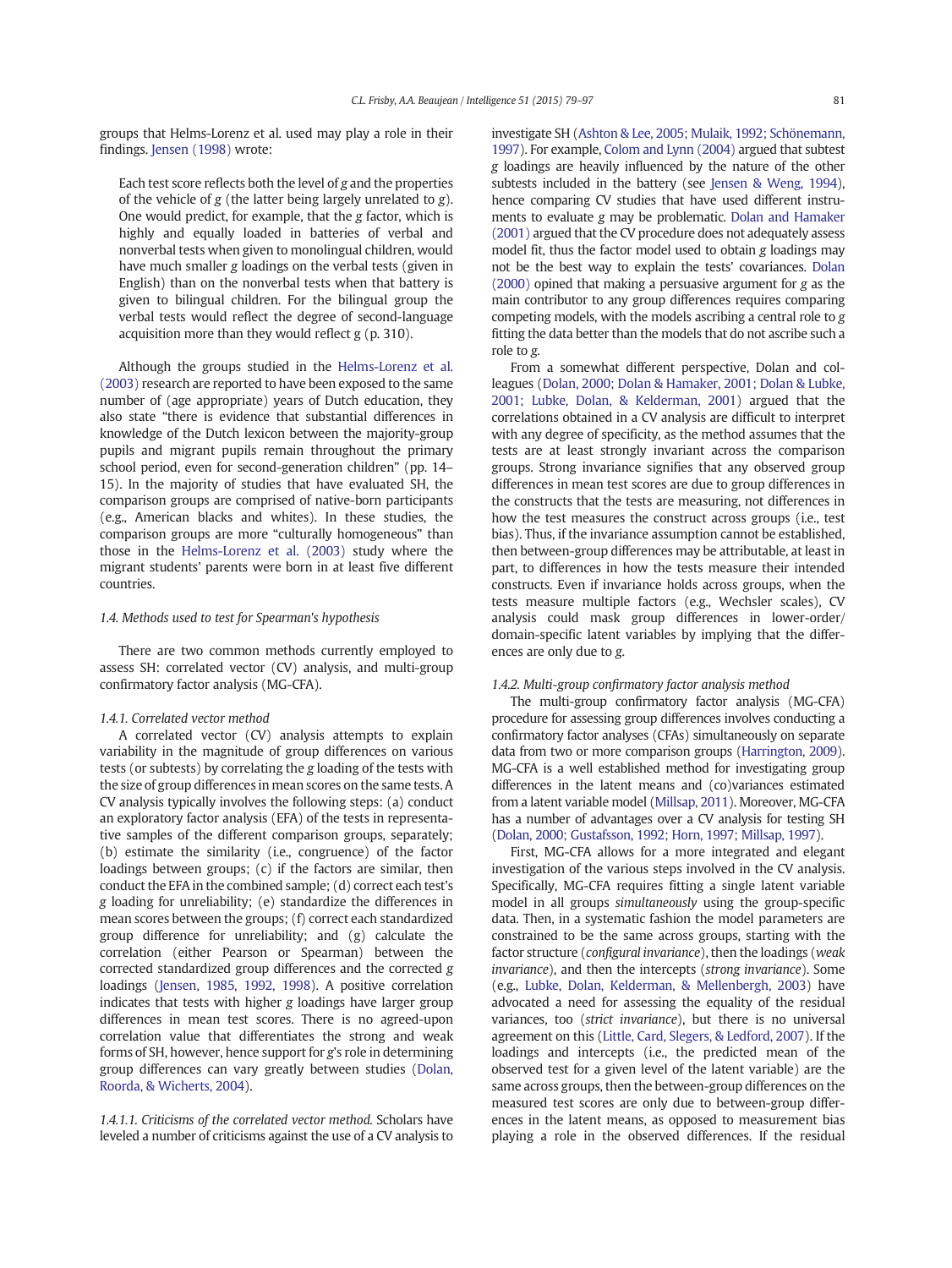variances are invariant as well, then the reliability with which the test scores measure the latent variables is the same across groups (Raykov, 2004).

Second, the hypothesis of strong factorial invariance—a necessity for meaningful interpretation of group differences—is tested explicitly in MG-CFA. The CV method assumes strong invariance, but only assesses for weak invariance via loading congruence; moreover, this assessment is done in an ad hoc fashion.

Third, MG-CFA can compare models that have different constraints on the model parameter between groups and then use measures to compare how the models fit the data. In the context of SH, this can be advantageous for testing models that include *g* in a central role in explaining group differences against competing models in which *g* does not play a central role in explaining group differences.

## *1.5. Using multi-group con*fi*rmatory factor analysis to examine Spearman's hypothesis*

Some investigations of SH have used MG-CFA. Dolan (2000) applied MG-CFA to standardization data for the Wechsler Intelligence Scale for Children-Revised (WISC-R), which Jensen and Reynolds (1982) previously analyzed using the CV approach. Dolan found support for strict invariance between Black and White groups, lending support to the notion that the WISC-R's subtest scores reflected unbiased measurement. They were equivocal about the prominence of *g* causing the group differences, however, because the first- and higher-order factor models that they used to represent the different forms of SH fit the data similarly.

Dolan and Hamaker (2001) used MG-CFA to re-analyze Naglieri and Jensen's (1987) WISC-R and Kaufman Assessment Battery for Children (K-ABC) data. Like Dolan (2000), they found support for strict factorial invariance between Black and White groups. Also like Dolan, they fit multiple first- and higher-order factor models to represent the different forms of SH and could not determine what one fit the data best. Thus, they were equivocal about *g*'s influence on the observed group differences in the test scores. Although Naglieri and Jensen found a CV-based correlation of .75 between *g* and the magnitude of Black–White differences, Dolan and Hamaker concluded that the "repeated demonstration of a positive and large Spearman correlation is a necessary, but not a sufficient condition for inferring the correctness of Spearman's hypothesis" (p. 33).

Not all MG-CFA studies of SH have found support for invariance. For example, Dolan et al. (2004) reanalyzed data from two SH studies (Lynn & Owen, 1994; te Nijenhuis & van der Flier, 1997) that used the CV approach. For both datasets, Dolan et al. did not find evidence for strong invariance and concluded that no form of SH could be inferred from either dataset.

Despite the advantages of the MG-CFA method, this method also has critics. For example, Woodley, te Nijenhuis, Must, and Must (2014) argued that MG-CFA requires large datasets, so studies of SH that used small datasets "simply cannot be analyzed, hence the information contained in them is lost for the purposes of accumulation" (p. 30). Second, MG-CFA cannot be used for a meta-analysis of SH because most studies do not report sufficient information (i.e., within-group means,

correlations, and standard deviations). Consequently, they argue that the CV approach is better for examining SH—at least when meta-analytically combing data from multiple studies.

#### *1.6. Factor models used to test Spearman's hypothesis*

Studies that have examined SH fall into two groups: those that use a MG-CFA approach and those that use a CV approach. The MG-CFA studies all used a higher-order factor model to represent *g*. Studies that used CV measured *g* in a variety of ways, ranging from the first component of a principal components analysis, to the first unrotated factor from an EFA, to the general factor extracted from Schmid and Leiman's (1957) orthogonal transformation. We contend that none of these are the optimal way to model *g* for an investigation of SH.

#### *1.6.1. Higher-order factor models*

To explain factor models, we use Carroll's (1993, 1996) strata terminology and conceptualization. At Stratum I are narrow factors, which influence a homogenous group of intellectual tasks. There are many factors at Stratum I, some examples of which are Inductive Reasoning, Lexical Knowledge, and Working Memory. At Stratum II are approximately 10 broad factors, which influence a wider range of intellectual tasks than Stratum I factors. Some examples of Stratum II factors are Fluid Reasoning and Comprehension Knowledge. At Stratum III is the single *g* factor, which influences a greater range and diversity of intellectual tasks than any other factor.

The difference between the strata is breadth of content. This is because the presence of factors at a given strata depends on the data being analyzed. If the variables are sufficiently diverse, then *g* will likely be present; with datasets containing variables with homogenous content (e.g., alternate forms of a single test), typically only Stratum I factors are present. For the current study, we only focus on Stratum II and Stratum III because factors derived from individually-administered tests of cognitive ability can typically be classified at one of those strata (Carroll, 1995).

To date, the studies that have examined SH using the MG-CFA approach have all used a higher-order factor (HOF) model (Dolan, 2000; Dolan & Hamaker, 2001; Dolan et al., 2004; Lubke et al., 2001). HOF models of cognitive ability define *g* as a single Stratum III (second-order) factor that explains all the common variance among the Stratum II (first-order) factors (see Fig. 1a). The observed test scores have three direct influences: Stratum II factors, test-specific factors, and measurement error. The testspecific factors typically cannot be distinguished from measurement error, so they are amalgamated into a single residual term that is uncorrelated with all other factors.

In HOF models, *g* directly influences all the Stratum II factors. To the extent that *g* is highly correlated with a Stratum II factor, higher levels of *g* produce higher levels of the Stratum II factor. *g* does not directly influence the observed test scores. Instead, *g*'s influence on the tests is mediated by the Stratum II factors.

Stratum II factors can be decomposed into two components in HOF models: the part due to *g* and the part independent of *g*. The part that is independent of *g* is the Stratum II-specific factor, which explains individual differences in the ability that the Stratum II factor represents beyond what *g* can explain. Like the test-specific factors, the Stratum II-specific factors are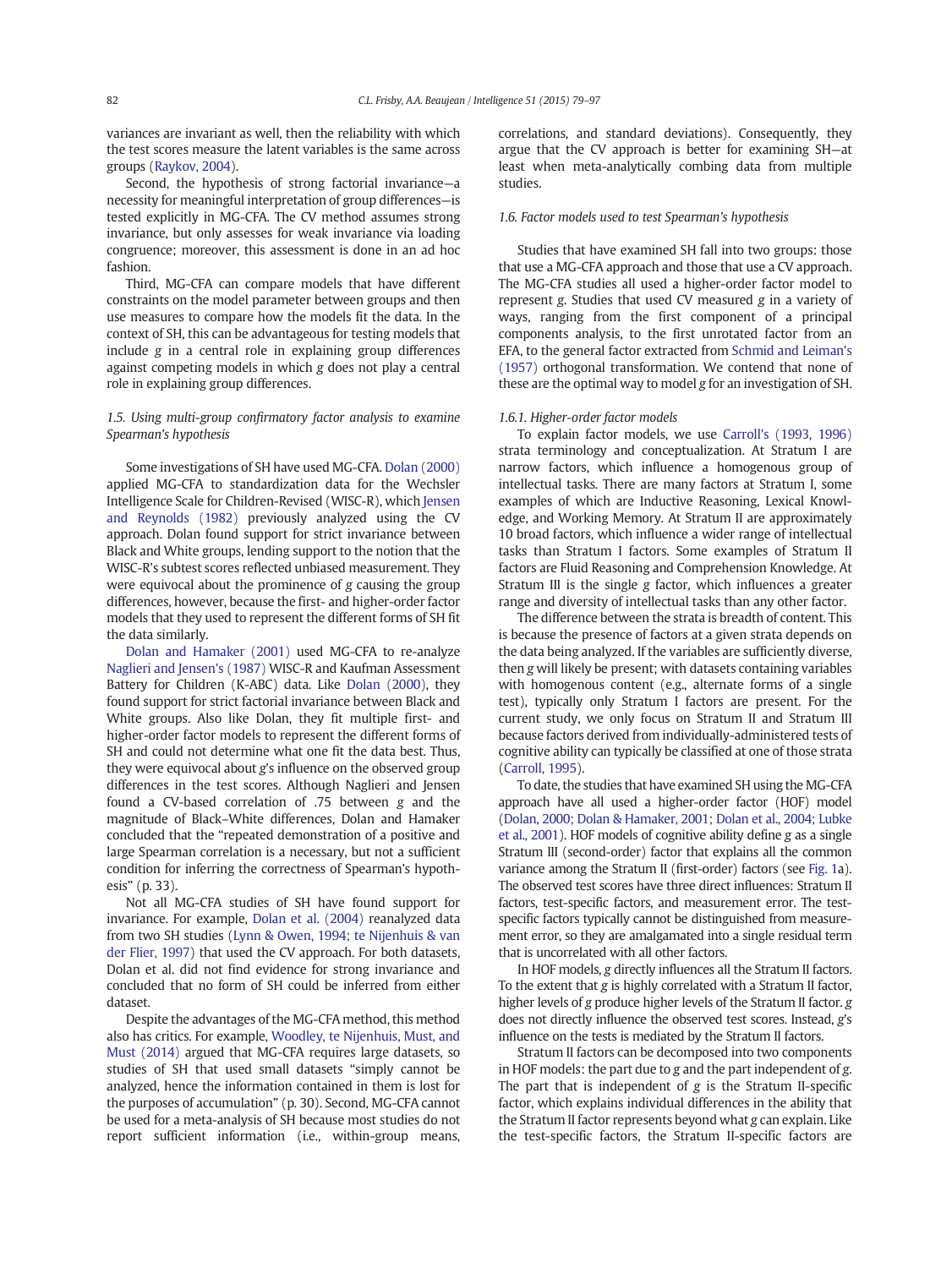

(a) Higher-order factor model. a is a second-order (Stratum III) factor loading; b, c, and d are firstorder (Stratum II) factor loadings; and e is Fluid Reasoning's Stratum II-specific variance.



Fig. 1. Intelligence factor models. Test-specific/error variances are not shown for space considerations. While the meaning of the Stratum II factors changes from Model 1a to Model 1b, we have kept the names the same to aid in comparing the two models.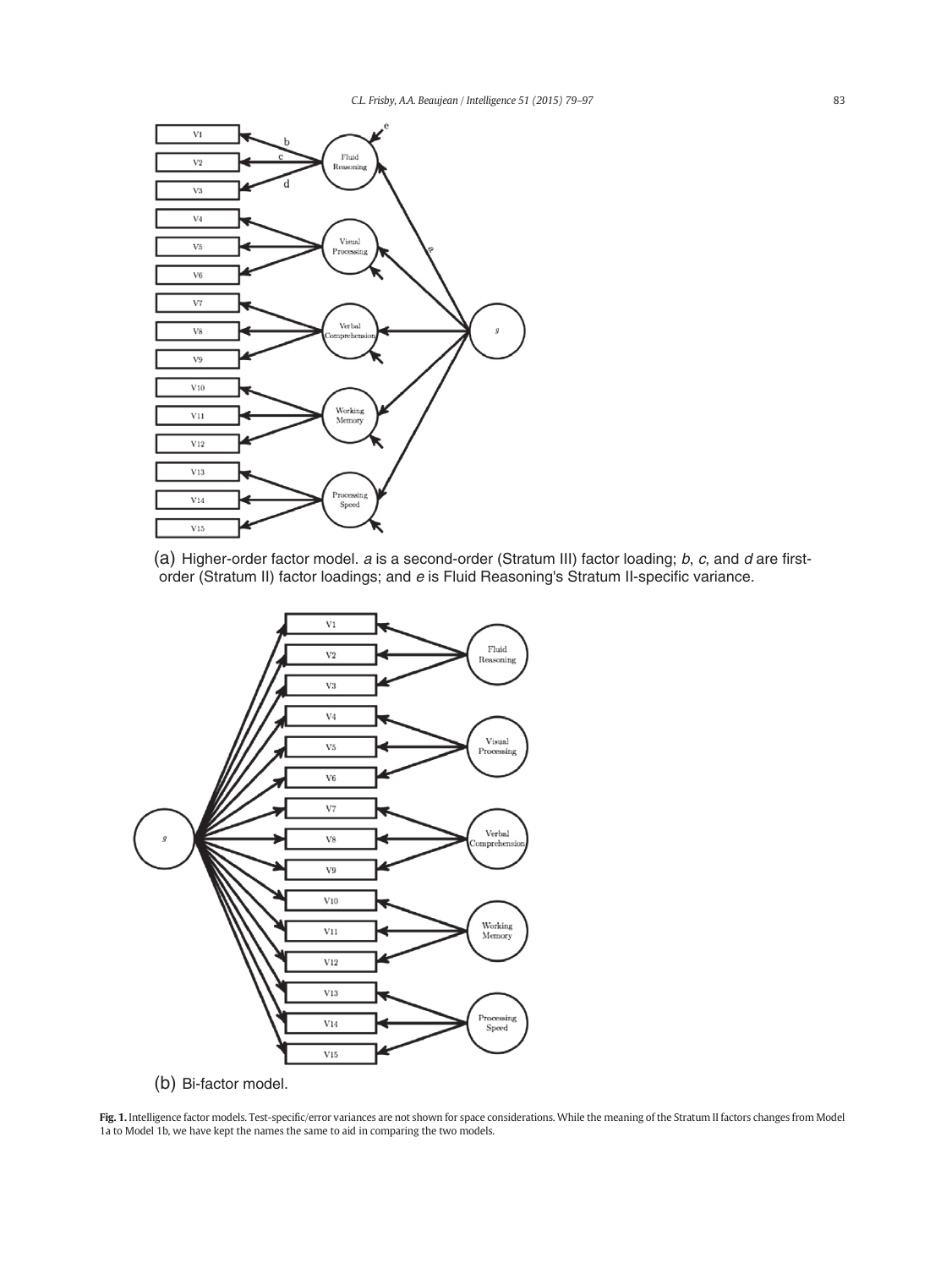residuals and are typically uncorrelated with all other variables. The *total variance* of a Stratum II factor, then, is an amalgam of the variance attributable to *g* and that attributable to Stratum II-specific factors.

*1.6.1.1. Problematic issues associated with higher-order factor models.* There are multiple drawbacks of HOF factor models when studying a multidimensional trait such as intelligence (Chen, Hayes, Carver, Laurenceau, & Zhang, 2012; Gignac, 2007). In these models, *g* does not directly influence the test scores. Thus, its influence on the test scores is limited by how well the test scores measure the Stratum II factors. Fig. 1a illustrates this principle. The relationship between *g* and V1 can be calculated using the tracing rules for a path model (Loehlin, 2004). Specifically, the relationship is calculated by multiplying V1's loading on Fluid Reasoning by Fluid Reasoning's loading on *g* (i.e.,  $b \times a$ ). If  $b = .30$  and  $a = .50$ , then the magnitude of *g*'s relationship to V1 is  $.30 \times .50 = .15$ . If *b* increases to .65, then *g*'s relationship with V1 increases to  $.65 \times .50 = .33$ .

Another drawback of HOF models is that they impose proportionality constraints (Yung, Thissen, & McLeod, 1999). Specifically, for a given set of tests influenced by the same Stratum II factor, the ratio of the test scores' variance due to the Stratum II factor to the variance attributable to *g* is constrained to be the same.

Proportionality constraints can be a challenge to understand clearly, so we follow Beaujean, Parkin, and Parker's (2014) explanation using Fig. 1a. We previously showed how to calculate the relationship between *g* and V1 using tracing rules. We can use the same tracing rules to compute the influence of Fluid Reasoning's Stratum II-specific factor on V1. Specifically, multiply V1's loading on Fluid Reasoning by the standard deviation of Fluid Reasoning's Stratum II-specific factor (e.g.,  $b \times \sqrt{e}$ ). The ratio of *g*'s indirect influence on V1 to the influence of Fluid Reasoning's Stratum II-specific factor on V1 is exactly the same for the other observed test scores that Fluid Reasoning influences: V2, and V3. Specifically,

$$
\frac{b \times a}{b \times \sqrt{e}} = \frac{c \times a}{c \times \sqrt{e}} = \frac{d \times a}{d \times \sqrt{e}}
$$

These forced proportional loading patterns can be problematic. First, the constraints cause multicollinearity problems when using both *g* and Stratum II factors as predictor variables (Beaujean et al., 2014). Second, it is unlikely that such constraints occur in a population (Schmiedek & Li, 2004). Although some have empirically assessed the tenability of proportionality constraints and not found them problematic (e.g., Dolan & Hamaker, 2001), Mulaik and Quartetti (1997) argued that the sample sizes needed for such investigations are much larger than what is typically used in SH investigations. Third, proportionality constraints confound *g* and Stratum II factors in HOF models because the second-order factor structure is just a re-expression of the Stratum II factors correlations (Reise, 2012). A combination of the last two issues could possibly explain why previous SH studies found equivalent fit between HOF models and oblique first-order models, and, subsequently, could not determine if group differences were due to *g* or Stratum II factors.

These criticisms apply just as well to any transformation of HOF model such as the one developed by Schmid and Leiman

(1957). While the Schmid–Leiman transformation can aid in the interpretation of higher-order model's Stratum II factors, it does not release the proportionality constraints. It is only through a bi-factor model that the Stratum II factors' constraints on *g* are released.

#### *1.6.2. Schmid*–*Leiman transformation (SLT)*

Schmid and Leiman (1957) developed a matrix transformation that some use with higher-order models to calculate all the direct and indirect influences on the indicator variables simultaneously (Reynolds & Keith, 2013). Another use of the Schmid–Leiman transformation (SLT) is to combine the results from an EFA on observed test scores (i.e., first-order EFA) that have oblique (correlated) factors and an EFA of the correlated factors (i.e., second-order EFA; Gorsuch, 1983). In either case, the SLT produces *g* loadings for the observed test scores via the technique discussed in Section 1.6.1.1.

In the SLT, the common variance among all the test scores is represented as a general factor, while narrower domains are represented as residual Stratum II factors. Consequently, the Stratum II factors are orthogonal to each other as well as to the general factor. Thus, Stratum II factors from a SLT do not have the same interpretation as those from a Stratum II EFA with an oblique rotation. In the oblique rotation, the Stratum II factors reflect variance from both *g* and the Stratum II factors, whereas in the SLT the Stratum II factors only reflect variance at the Stratum II factor level that is unexplained by *g* (Reise, 2012). Despite the differences in factor construction, the convention has been to call Stratum II factors by the same name regardless of how they were formed (e.g., Carroll, 1996).

*1.6.2.1. Problems with the Schmid*–*Leiman transformation.* There are two major problems with the SLT. First, the direct factor loadings produced by the SLT are merely a re-expression of the correlations among the Stratum II factors. Thus, the factor loadings of an EFA with correlated Stratum II factors and a SLT of the EFA's factor loading are equivalent (Schmid, 1957); the same can also be said for the loadings from a higher-order CFA and a SLT of those loadings (Yung et al., 1999). Consequently, the SLT does not do away with the proportionality constraints in a HOF model and imposes the constraints on the second-order EFA.

A second major problem of the SLT occurs when there are cross-loadings (i.e., some of the observed tests load onto more than one Stratum II factor), which are not uncommon with individually-administered intelligence tests (Weiss, Keith, Zhu, & Chen, 2013a, 2013b). In such situations, the SLT will overestimate the *g* loadings and underestimate the Stratum II factor loadings (Reise, Moore, & Haviland, 2010). Larger Stratum II cross-loadings produce larger amounts of the overor underestimation (Reise, 2012).

#### *1.6.3. Bi-factor models*

The bi-factor model (Holzinger & Swineford, 1937), sometimes called a direct hierarchical or nested-factors model, offers an alternative to both the HOF in the MG-CFA approach and the second-order EFA in the CV approach.<sup>2</sup>

<sup>&</sup>lt;sup>2</sup> Technically, the bi-factor model is a generalization of the HOF model (Gignac, 2008; Yung et al., 1999), but we consider them as two distinct models.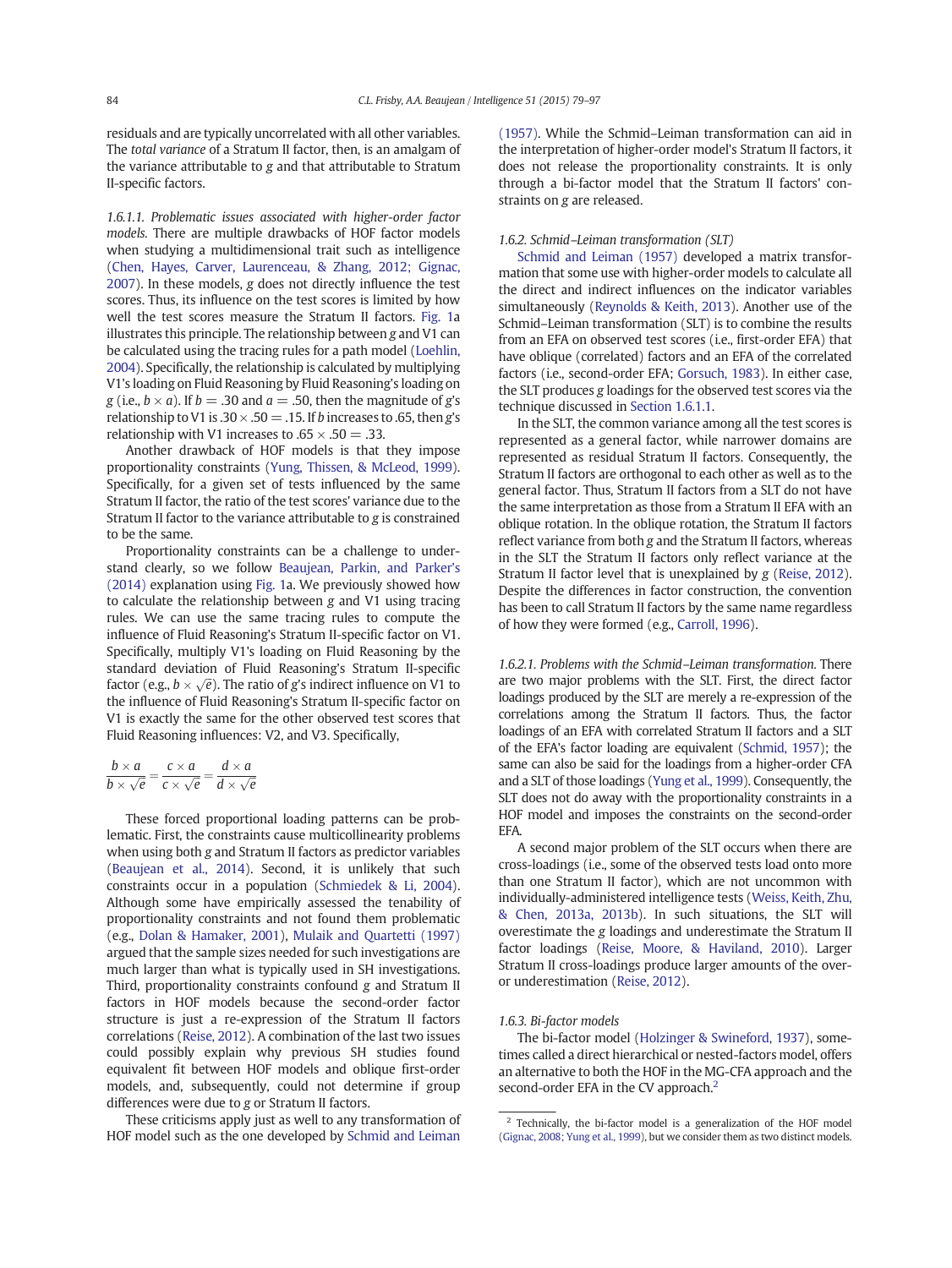*1.6.3.1. Bi-factor model for con*fi*rmatory factor analysis.* An example of a bi-factor (BF) model is shown in Fig. 1b. In this model, *all* factors have a direct influence on the tests. Consequently, higher levels of *g* and higher levels of the Stratum II factors are both directly associated with higher scores on all the tests (assuming positive loadings). The difference between *g* and Stratum II factors is that while *g* is thought to influence every test, the Stratum II factors only influence a subset of the tests. Test-specific factors and measurement error also influence the tests in the BF model. As with the HOF model, the test-specific factors' influence is typically indistinguishable from influence due to measurement error so they are represented as a single residual term that is uncorrelated with any other factor.

BF models have advantages over the HOF (Chen, West, & Sousa, 2006). First, unlike the HOF, the BF model forms the Stratum II factors from the covariance remaining after accounting for *g*, making the Stratum II factors independent of *g* (i.e., are all uncorrelated). Thus, the BF model produces a direct estimation of the relationship between the observed tests scores and Stratum II-specific factors. Second, the BF model allows the tests' factor loadings on both *g* and the Stratum II factors to be estimated without any proportionality constraints.

A third advantage of the BF model is that is allows for direct assessment of measurement invariance in both *g* and the Stratum II factors. In HOF models, non-invariance of a Stratum II factor would automatically produce non-invariance in *g*. Fourth, the BG model allows for a direct comparison of mean differences between groups on Stratum II factors independent of *g*. These last two advantages are particularly salient when examining SH. If there is at least strong invariance in *g* and the Stratum II factors, then the BF model allows for a simultaneous investigation of the strong, weak, and contra forms of SH.

Specifically, support for the strong form of SH would come from there being no differences in the latent mean of the Stratum II factors, but there being a difference in the latent mean of *g*. Conversely, support for the contra hypothesis would come from there being differences in the latent mean of the Stratum II factors but no difference in the latent mean of *g*. If there were differences in the latent means of both *g* and the Stratum II factors, then this would provide evidence of the weak form of SH.

*1.6.3.2. Bi-factor rotations for exploratory factor analysis.* Recently, two bi-factor methods have been developed for EFA. The first is bi-factor target rotations (Reise, Moore, & Maydeu-Olivares, 2011). The basic idea is to extract factors as usual in an EFA, specify a factor pattern matrix to use for factor rotation, and then rotate the factors to minimize the difference between the estimated factor loadings and the specified elements of the target factor loadings. For more information on target rotation, see Browne (2001).

The second BF method for EFA is an analytic rotation (Jennrich & Bentler, 2011, 2012). Here EFA is done as usual, only the factors are rotated such that all the tests load on the first factor and the remaining factors are rotated in such a way to encourage perfect cluster structure (i.e., the tests have substantial loadings on only one factor). The first factor is the general factor and is uncorrelated with the other factors. The

remaining factors can either be correlated or uncorrelated with each other.

# *1.7. Purpose of the current study*

The purpose of the current investigation is to test SH using BF models and both CV and MG-CFA approaches. To do this, we used Black and White adults' scores from the co-normed Wechsler Adult Intelligence Scale-Fourth Edition (Wechsler, 2008a) and Wechsler Memory Scale-Fourth Edition (Wechsler, 2009) standardization data.

Based on our review of the SH literature, we expect to find support for the weak form of SH in this dataset. The reason is that the dataset contains tests that have both high and low *g* loadings and oversamples tests of memory. Thus, group differences in the test scores are likely due to group differences in both *g* and Stratum II factors. If our hypothesis is correct, the CV analysis will produce a moderately sized positive correlation between the tests' *g* loadings and the size of Black–White test score differences. In the MG-CFA analysis, support for the weak form of SH would come from mean differences in *g* favoring the White sample, but small or no group differences in non-memory Stratum II factors. Mean differences on any memory factors should either show no Black–White difference or, if a difference exists, favoring the Black sample (as suggested from previous research).

#### 2. Method

# *2.1. Materials*

# *2.1.1. Wechsler Adult Intelligence Scale-Fourth Edition*

The Wechsler Adult Intelligence Scale-Fourth Edition (WAIS-IV; Wechsler, 2008a) is an individually administered battery designed to assess cognitive ability in individuals between the ages of 16–90 years. The WAIS-IV consists of 10 primary subtests (Vocabulary, Information, Similarities, Digit Span, Arithmetic, Block Design, Matrix Reasoning, Visual Puzzles, Coding, and Symbol Search). The primary subtests yield four Index scores (Verbal Comprehension, Perceptual Reasoning, Working Memory, and Processing Speed) and an overall Full-Scale IQ. The average internal consistency reliability of WAIS-IV subtests ranged from .78 for to .94 (Wechsler, 2008b).

#### *2.1.2. Wechsler Memory Scale-Fourth Edition*

The Wechsler Memory Scale-Fourth Edition (WMS-IV; Wechsler, 2009) is an individually administered battery designed to assess a variety of memory abilities, such as working memory, learning, immediate and delayed recall, and recognition of information. There are both verbal and visual tasks are presented in verbal and visual modalities, and was standardized on individuals between the ages of 16–90 years. Not counting the Brief Cognitive Status Exam, the subtests include Logical Memory (recall for a short story); Verbal Paired Associates (recall for related and unrelated word pairs); Designs (recall of spatial locations and visual details); Visual Reproduction (recall of geometric designs); Spatial Addition (ability to manipulate visual–spatial information in working memory); and Symbol Span (ability to manipulate designs in working memory). The average internal consistency reliability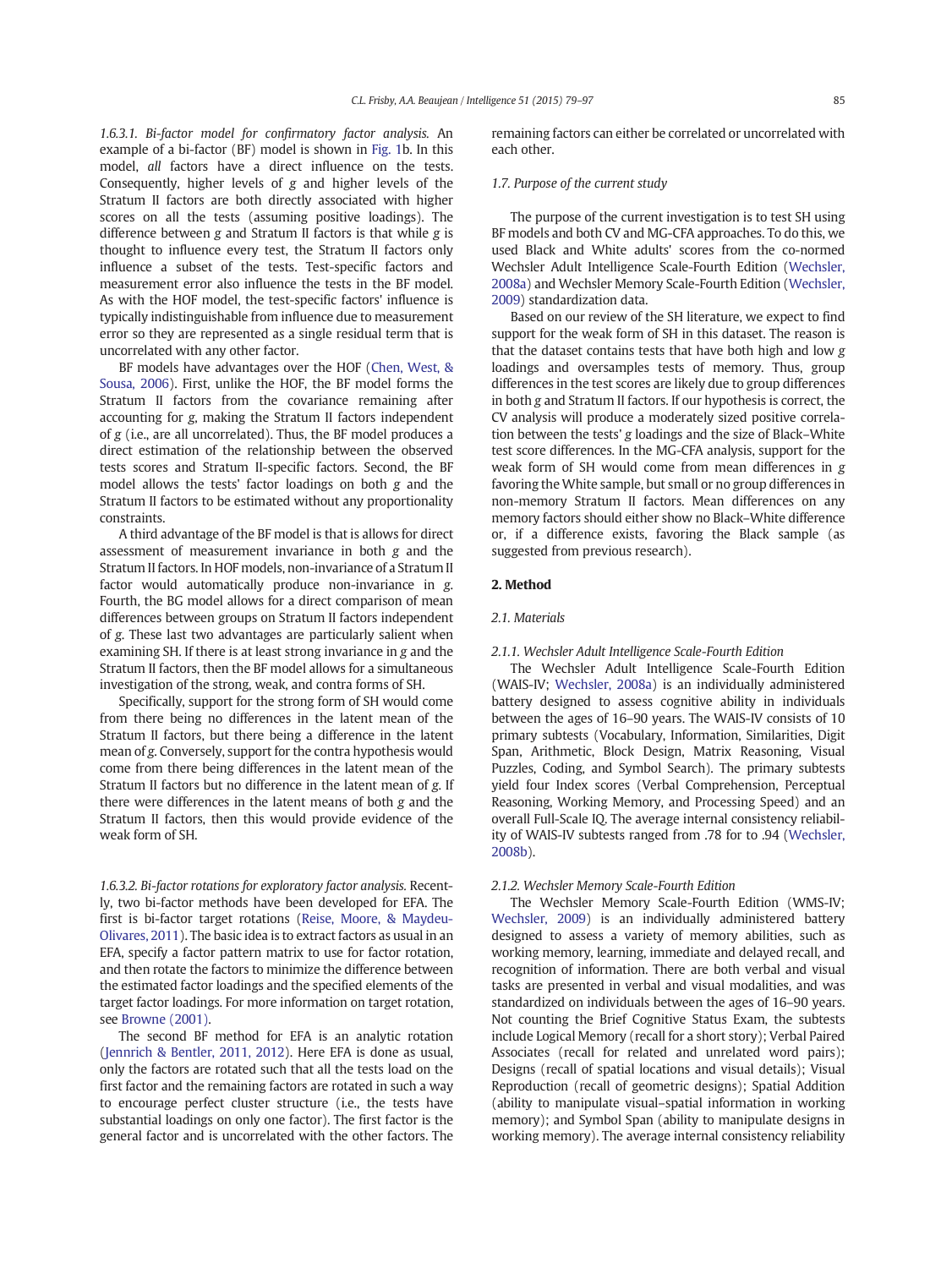of these subtests ranged from .82 to .97 (Wechsler, Holdnack, & Drozdick, 2009).

#### *2.2. Participants*

Participants were members the WAIS-IV and WMS-IV conormative sample, which is made up of adults aged 16 through 90 years. The sample closely matched the 2005 census on gender, age, race/ethnicity, parent education level, and geographic region. For more information about the sample, see Wechsler et al. (2009). There were 1250 total respondents, 1015 of whom identified as either Black ( $n = 180$ ) or White  $(n = 835)$ . Only the Black and White respondents were used for this study. Descriptive statistics for the subtest scores are given in Table 1.

#### *2.2.1. Missing data*

There were 737 respondents with no missing data on any of the WAIS-IV subtests, 1 respondent missing a score on the Picture Completion subtest, 1 respondent missing a score on the Cancellation subtest, and 276 respondents missing data on the Figure Weights, Letter-Number Sequencing, and Cancellation subtests, almost all of whom were age 70 or above. There were 700 respondents with no missing data on any of the WMS-IV subtests and 315 missing data on the Designs and Spatial Addition subtests, all age 70 or above.

There were 699 respondents with no missing data on the WAIS-IV or WMS-IV subtests, 1 respondent missing only the score on the Cancellation subtest, 38 respondents missing data on only the Designs and Spatial Addition subtests, and 1 respondents missing data on the Picture Completion, Designs, and Spatial Addition subtests. In addition, there were 276 respondents missing data on Figure Weights, Letter-Number Sequencing, Cancellation, Designs, and Spatial Addition subtests, all age 70 or above.

The majority of the missing data are missing due to the design of the data collection (e.g., planned missingness; McArdle, 1994). That is, respondents above the age of 70 years were not administered the Figure Weights, Letter-Number Sequencing, Cancellation, Designs, and Spatial Addition subtests. While deleting respondents with missing values on these variables (i.e., only keeping respondents younger than 70 years) would likely not bias the results, we instead chose to handle the missing data using full information maximum likelihood (FIML) estimation (Enders & Bandalos, 2001). Unlike traditional ML estimation, FIML makes use of all the data available from each respondent so respondents do not have to be removed from the dataset because they were missing values.

#### *2.3. Data analysis*

We tested SH using two methods, the CV approach (Method 1) and a MG-CFA approach (Method 2).

#### *2.3.1. Method 1: correlated vector analysis*

We followed the steps outlined in Section 1.4.1, with some modifications. First, we group centered the variables (i.e., created mean deviation scores separately for the Black and White groups) before conducting the EFA in the combined group. Second, as there were missing values in the data, we first created FIML-based correlation matrices of all the WAIS-IV and WMS-IV subtests for the Black, White, and combined groups.

Table 1

Descriptive statistics for Wechsler Adult Intelligence Scale-Fourth Edition (WAIS-IV) and Wechsler Memory Scale-Fourth Edition (WMS-IV) subtests.

| Battery | Subtest                     | $\boldsymbol{n}$ | Mean  | <b>SD</b> | Skew    | Kurtosis |
|---------|-----------------------------|------------------|-------|-----------|---------|----------|
| WAIS-IV | <b>Block Design</b>         | 1015             | 10.22 | 2.98      | 0.02    | $-0.35$  |
| WAIS-IV | Matrix Reasoning            | 1015             | 10.30 | 3.02      | $-0.01$ | $-0.50$  |
| WAIS-IV | Figure Weights              | 739              | 10.40 | 3.02      | 0.01    | $-0.30$  |
| WAIS-IV | <b>Picture Completion</b>   | 1014             | 10.14 | 3.03      | $-0.22$ | $-0.39$  |
| WAIS-IV | Symbol Search               | 1015             | 10.14 | 2.91      | 0.09    | 0.05     |
| WAIS-IV | Coding                      | 1015             | 10.17 | 2.92      | $-0.03$ | $-0.12$  |
| WAIS-IV | Cancellation                | 738              | 9.99  | 2.89      | 0.38    | 0.20     |
| WAIS-IV | Vocabulary                  | 1015             | 10.30 | 2.92      | 0.13    | $-0.14$  |
| WAIS-IV | Information                 | 1015             | 10.06 | 3.05      | 0.06    | $-0.50$  |
| WAIS-IV | Comprehension               | 1015             | 10.49 | 3.07      | $-0.04$ | $-0.22$  |
| WAIS-IV | <b>Similarities</b>         | 1015             | 10.28 | 2.85      | $-0.15$ | 0.01     |
| WAIS-IV | Arithmetic                  | 1015             | 10.24 | 2.85      | 0.10    | $-0.42$  |
| WAIS-IV | Digit Span                  | 1015             | 10.26 | 2.80      | 0.19    | $-0.02$  |
| WAIS-IV | Letter-Number Sequencing    | 739              | 10.39 | 3.00      | 0.82    | 1.47     |
| WAIS-IV | <b>Visual Puzzles</b>       | 1015             | 10.19 | 3.05      | 0.38    | $-0.46$  |
| WMS-IV  | Logical Memory I            | 1015             | 10.10 | 3.02      | $-0.26$ | $-0.24$  |
| WMS-IV  | Logical Memory II           | 1015             | 9.95  | 2.94      | $-0.18$ | 0.01     |
| WMS-IV  | Visual Reproduction I       | 1015             | 10.12 | 3.09      | $-0.32$ | 0.12     |
| WMS-IV  | Visual Reproduction II      | 1015             | 10.02 | 3.12      | 0.13    | 0.24     |
| WMS-IV  | Verbal Paired Associates I  | 1015             | 9.91  | 2.98      | 0.06    | $-0.24$  |
| WMS-IV  | Verbal Paired Associates II | 1015             | 9.88  | 3.00      | $-0.41$ | $-0.19$  |
| WMS-IV  | Designs I                   | 700              | 10.11 | 3.01      | $-0.06$ | $-0.24$  |
| WMS-IV  | Designs II                  | 700              | 10.01 | 3.04      | $-0.07$ | 0.06     |
| WMS-IV  | Spatial Addition            | 700              | 10.07 | 3.07      | $-0.26$ | $-0.43$  |
| WMS-IV  | Symbol Span                 | 1015             | 10.07 | 3.00      | $-0.03$ | $-0.35$  |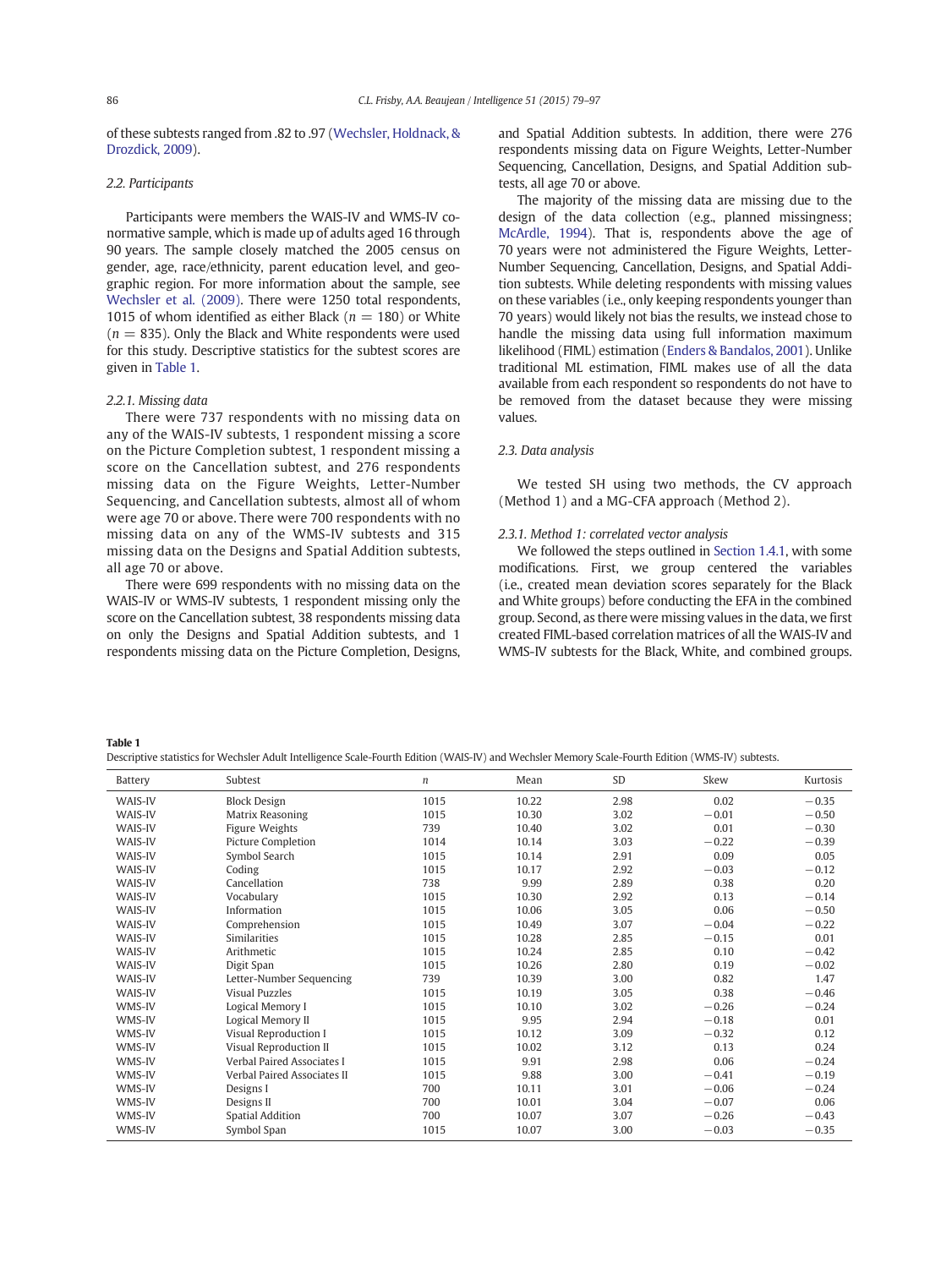We used these correlation matrices for the EFAs. To calculate *g*loadings, we used the analytic bi-factor rotation. To assess factor similarity between the Black and White groups, we estimated the congruence coefficients (Lorenzo-Seva & ten Berge, 2006), with values  $\geq$  .95 indicating sufficient similarity for  $g$  and values  $\geq$  .85 indicating sufficient similarity for the other factors (te Nijenhuis & van der Flier, 2003).

We measured the Black–White standardized difference by calculating Hedges (1981) effect size (ES) measure, which expresses the mean difference between groups in standard deviation units. We used Hedges' ES as it corrects for the slight bias in the more commonly used *d* effect measure (Borenstein, 2009). The ES formula is given in Eq. (1).

$$
\text{ES} = \left(1 - \frac{3}{4(df) - 1}\right) \frac{\bar{x}_{w} - \bar{x}_{B}}{\sqrt{\frac{(n_{w} - 1)s_{w}^{2} + (n_{B} - 1)s_{B}^{2}}{df}}}
$$
(1)

where,  $\overline{x}_B$  and  $\overline{x}_W$  are the mean scaled scores of the Black and White groups, respectively,  $s_B^2$  and  $s_W^2$  are the respective variances for the Black and White groups, and *df* are the degrees of freedom calculated as  $n_W + n_B - 2$ , where  $n_i$  is the *i*th group's sample size.

We conducted the CV analyses using two versions of the WAIS-IV/WMS-IV data. In the first version, we used all subtests within both the WAIS-IV and WMS-IV batteries. Due to statistical problems experienced by previous researchers using both immediate and delayed versions of the WMS-IV subtests (see Section 2.3.2), in the second analysis we omitted the WMS-IV immediate subtests. This second analysis was conducted in order to compare the results from the CV and MG-CFA analyses.

#### *2.3.2. Method 2: multi-group con*fi*rmatory factor analysis*

Independent factor analytic studies of the WAIS-IV (e.g., Benson, Beaujean, & Taub, in press; Benson, Hulac, & Kranzler, 2010; Gignac & Watkins, 2013; Nelson, Canivez, & Watkins, 2013; Niileksela, Reynolds, & Kaufman, 2013; Ward, Bergman, & Hebert, 2012; Wechsler, 2008b) have shown the scale to reflect four or five latent variables, mapping onto either the four WAIS-IV index scores (Verbal Comprehension, Perceptual Reasoning, Working Memory, Processing Speed) or the Cattell–Horn–Carroll (Schneider & McGrew, 2012) theory (Comprehension Knowledge, Visual Processing, Fluid Reasoning, Short Term Memory, and Processing Speed) respectively. The difference in factor models between studies likely comes from whether the model allowed the subtests to have cross-loadings. Weiss et al. (2013a) argued that the fourand five-factor models were both sufficient for demonstrating model fit and full factorial invariance between clinical and nonclinical samples.

There have been some difficulties in forming CFA models with WMS data (Wechsler et al., 2009, p. 6). In the WMS-IV, some subtests require examinees to recall stimuli immediately after presentation (subtests comprising the Immediate Index), while other subtests ask examinees to recall this stimuli after a delayed period of time after which intervening and nonrelated subtests have been administered previously (subtests comprising the Delayed Index). The difficulty including both Immediate and Delayed WMS-IV subtests is that it produces specification errors and inadmissible parameter estimates (Millis, Malina, Bowers, & Ricker, 1999; Price, Tulsky, Millis, & Weiss, 2002). Thus, most factor analyses of the WMS-IV data (e.g., Holdnack, Zhou, Larrabee, Millis, & Salthouse, 2011; Miller, Davidson, Schindler, & Messier, 2013; Salthouse, 2009), including those in the WMS-IV technical and interpretive manual (Wechsler et al., 2009, p. 60), only include one version of these subtests (usually the delayed) along with the two visual working memory measures (Spatial Addition and Spatial Span).

There have been a few studies examining the factor structure of the WAIS-IV and WMS-IV subtests concurrently. Holdnack et al. (2011) completed the most thorough study, examining thirteen different models in the 900 participants from the co-norming sample between the ages of 16–69 years. They found two models fit the data relatively well. The first model included seven Stratum II factors (Verbal Comprehension, Perceptual Reasoning, Processing Speed, Auditory Working Memory, Visual Working Memory, Auditory Memory, and Visual Memory) without a *g* factor. The second model contained five Stratum II factors (Verbal Comprehension, Perceptual Reasoning, Processing Speed, Working Memory, and Long-Term Retrieval) and a higher-order *g* factor.

Miller et al. (2013) analyzed WAIS-IV/WMS-IV data and found a model similar to Holdnack et al.'s (2011) five-factor model. Specifically, they found five Stratum II factors (Verbal Comprehension, Perceptual Reasoning, Working Memory, Processing Speed, and Delayed Memory) and a higher-order *g* factor fit their data best. Salthouse's (2009) found that a model with six Stratum II factors and a higher-order *g* factor fit the WAIS-IV/WMS-IV analysis best. Four factors were the same as those from Miller et al.'s and Holdnack et al.'s studies (Verbal Comprehension, Fluid Reasoning, Working Memory, Processing Speed). The difference is that Salthouse's model splits the Delayed Memory/Long-Term Retrieval factor into two separate factors: Verbal Memory, and Visual Memory. Likely, this difference stems from Salthouse using the immediate version of the WMS-IV subtests instead of the delayed.

For our MG-CFA study, we used all WAIS-IV subtests and only the delayed and visual working memory subtests from the WMS-IV. We chose the delayed subtests over the immediate tests because those are the ones most commonly used and are the ones used in the factor analyses reported in the WMS-IV technical and interpretive manual (Wechsler et al., 2009). Our investigation differs from previous investigations in that we used a BF model to extract *g* and tested for invariance between the Black and White groups before evaluating SH.

*2.3.2.1. Determining model* fi*t.* To determine model fit, we examined multiple indices (McDonald & Ho, 2002) that represent a variety of fit criteria (Marsh, Hau, & Grayson, 2005). Specifically, we examined (a) the  $\chi^2$ , (b) the comparative fit index (CFI), (c) root mean square error of approximation (RMSEA), (d) standardized root mean square residual (SRMR), and (e) Mcdonald's non-centrality index (Mc). In addition, following Boomsma's (2000) recommendation we also reported Akaike's information criterion (AIC) and Schwarz's Bayesian information criterion (BIC). For all models, we looked for patterns in the fit statistics, and judged acceptance/rejection of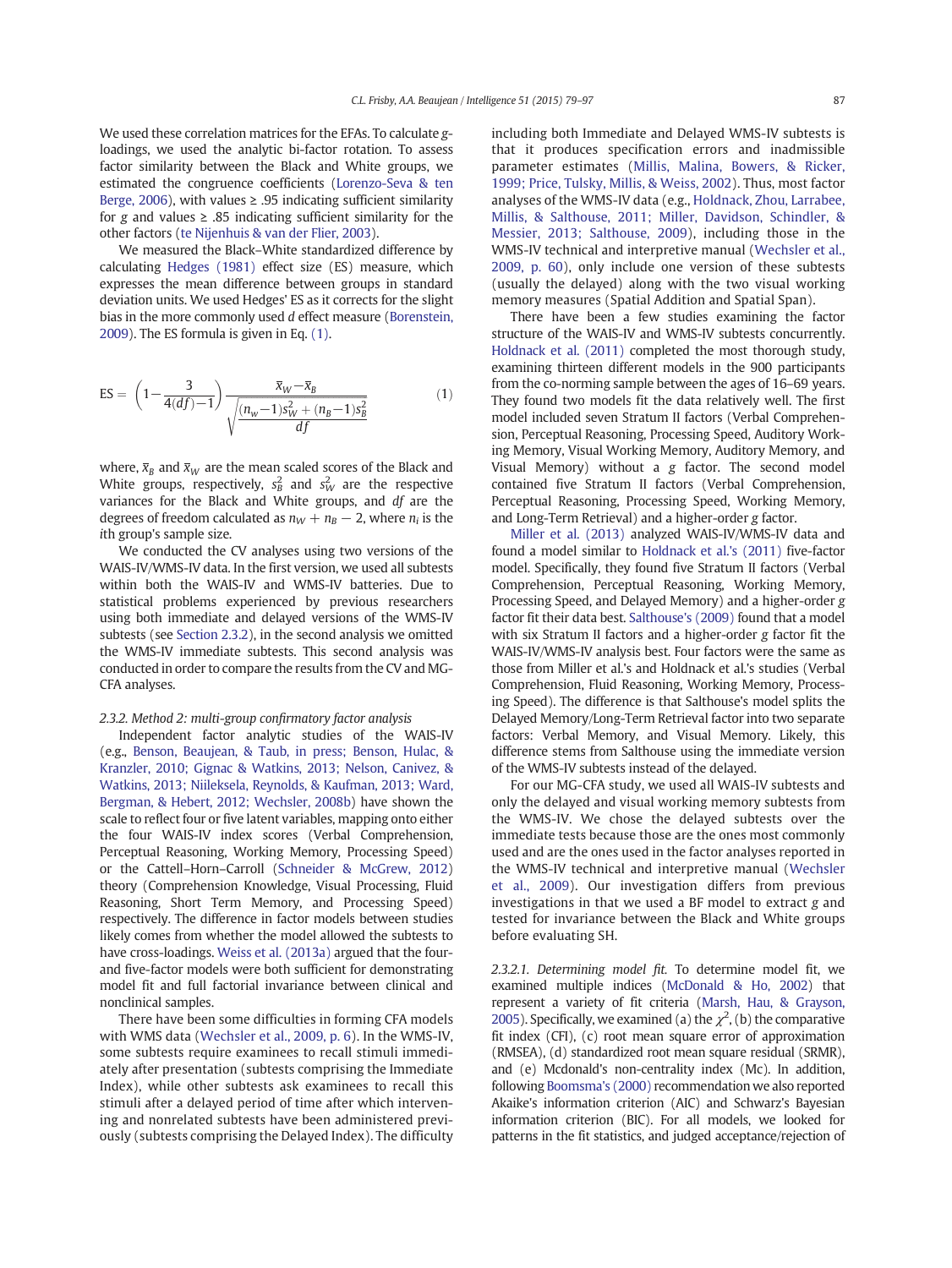the specific model based on the majority of the indices. We used the following criteria for overall model fit: (a) CFI  $\geq$ .96 (Yu, 2002); (b) RMSEA ≤.08 (Browne & Cudeck, 1993; Hu & Bentler, 1999); (c) SRMR ≤.08, (Hu & Bentler, 1999; Sivo, Fan, Witta, & Willse,  $2006$ ); (d) Mc  $> 90$ . While AIC and BIC measure different aspects of model fit, for both measures smaller values indicate better approximations of the true model (Markon & Krueger, 2004). When specifically comparing models for invariance, Meade, Johnson, and Braddy (2008) suggest that changes in CFI values of .002 and changes in Mc values between .008–.009 are useful cutoff points.

All analyses were conducted using the R statistical programming language (R. Development Core Team, 2014), using the *psych* (Revelle, 2012) and *lavaan* (Rosseel, 2012) packages. To conduct the EFA, fit the latent variable models, and assess invariance in R, we followed the steps outlined in Beaujean (2014a, 2014b).

#### 3. Results

#### *3.1. Method 1: correlated vectors*

#### *3.1.1. All subtests*

We conducted the first step of the CV analyses using all subtests in the WAIS-IV and WMS-IV co-normed dataset. Velicer's (1976) minimum average partial (MAP) criterion suggested 2 factors, while Horn's (1965) parallel analysis suggested 4–8 factors. We believe that the seven-factor solution made the most interpretive sense (see Table 2). The extracted factors consist of *g*, a Verbal Comprehension factor (F1), a Logical Memory factor (F2), a Designs factor (F3), a Verbal Paired Associates factor (F4), a Processing Speed factor (F5), and a Short–Term Memory factor (F6).

We calculated the congruence coefficient (CC) from EFAs applied to Black and White groups separately. The CC was 1.00 for *g* and had values ≥.87 for all the other factors. Since the CCs were sufficiently high, we combined Black and White samples and extracted the *g* loadings from an analytic BF rotation. The subtest data we used for the correlated vectors (CV) analysis are given in Table 3. The Pearson correlation between the corrected *g* loadings and the corrected Black-White standardized differences was 0.58 (95% CI: 0.53–0.62), while the Spearman correlation was .62 (95% CI: .58–.66).

#### *3.1.2. All subtests except WMS-IV immediate*

We performed this analysis to mirror the multi-group CFA we conducted. MAP criterion suggested 2 factors, while parallel analysis suggested 2–5 factors. We believe that the five-factor solution made the most interpretive sense (see Table 4). It is comprised of *g*, a Comprehension Knowledge factor (F1), a Processing Speed factor (F2), a Working Memory factor (F3), and a Visual Spatial Factor (F4).

The CC for *g* was 1.00, and was ≥.89 for all the others factors. Since the CCs were sufficiently high, we combined Black and White samples and extracted the *g* loadings from an analytic BF rotation. The subtest data we used for the CV analysis are given in Table 5. The Pearson correlation between the corrected *g* loadings and the corrected standardized Black–White differences is 0.57 (95% CI: 0.53–0.61), while the Spearman correlation is .65 (95% CI: .61–0.68).

#### *3.2. Method 2: multi-group con*fi*rmatory factor analysis*

# *3.2.1. Testing assumptions*

A major assumption of SEM is that the manifest variables are multivariate normal (Kline, 2012). All WAIS-IV and WMS-

Table 2

```
Results from exploratory factor analysis of all subtests extracting seven factors using the combined sample (n = 1015).
```

|         |                             | Factor pattern coefficients |         |                |                |         |                |                |
|---------|-----------------------------|-----------------------------|---------|----------------|----------------|---------|----------------|----------------|
| Battery | Test                        | g                           | F1      | F <sub>2</sub> | F <sub>3</sub> | F4      | F <sub>5</sub> | F <sub>6</sub> |
| WAIS-IV | Figure Weights              | 0.71                        | 0.11    | $-0.12$        | $-0.03$        | $-0.05$ | $-0.02$        | 0.05           |
| WMS-IV  | Visual Reproduction I       | 0.68                        | $-0.06$ | $-0.11$        | 0.11           | $-0.02$ | 0.04           | $-0.21$        |
| WAIS-IV | Visual Puzzles              | 0.67                        | $-0.06$ | $-0.20$        | 0.00           | $-0.15$ | $-0.02$        | $-0.14$        |
| WAIS-IV | Matrix Reasoning            | 0.66                        | 0.04    | $-0.15$        | 0.04           | $-0.07$ | 0.04           | 0.00           |
| WMS-IV  | Symbol Span                 | 0.66                        | 0.00    | $-0.03$        | 0.18           | 0.02    | 0.05           | 0.03           |
| WAIS-IV | <b>Block Design</b>         | 0.65                        | $-0.02$ | $-0.21$        | 0.04           | $-0.18$ | 0.02           | $-0.13$        |
| WAIS-IV | Arithmetic                  | 0.65                        | 0.19    | $-0.04$        | $-0.04$        | $-0.07$ | $-0.01$        | 0.21           |
| WAIS-IV | Digit Span                  | 0.62                        | 0.05    | $-0.04$        | 0.00           | $-0.04$ | 0.08           | 0.55           |
| WAIS-IV | Similarities                | 0.61                        | 0.48    | 0.03           | $-0.08$        | $-0.04$ | $-0.06$        | 0.01           |
| WMS-IV  | Spatial Addition            | 0.61                        | 0.02    | $-0.14$        | 0.12           | $-0.08$ | 0.10           | 0.07           |
| WAIS-IV | Vocabulary                  | 0.59                        | 0.66    | 0.05           | $-0.03$        | 0.04    | 0.00           | 0.05           |
| WMS-IV  | Visual Reproduction II      | 0.59                        | $-0.12$ | $-0.05$        | 0.15           | 0.03    | 0.00           | $-0.20$        |
| WAIS-IV | Comprehension               | 0.59                        | 0.52    | 0.05           | $-0.02$        | $-0.03$ | $-0.03$        | 0.02           |
| WAIS-IV | Information                 | 0.59                        | 0.50    | $-0.02$        | $-0.06$        | $-0.07$ | $-0.04$        | $-0.05$        |
| WMS-IV  | Verbal Paired Associates I  | 0.58                        | $-0.02$ | 0.08           | 0.04           | 0.68    | $-0.01$        | 0.01           |
| WMS-IV  | Logical Memory I            | 0.58                        | 0.03    | 0.69           | $-0.03$        | 0.03    | $-0.03$        | 0.02           |
| WAIS-IV | Letter-Number Sequencing    | 0.58                        | 0.03    | $-0.09$        | $-0.02$        | $-0.03$ | 0.03           | 0.46           |
| WAIS-IV | <b>Picture Completion</b>   | 0.58                        | 0.00    | $-0.01$        | 0.00           | $-0.09$ | 0.09           | $-0.08$        |
| WMS-IV  | Verbal Paired Associates II | 0.55                        | $-0.01$ | 0.07           | 0.03           | 0.74    | $-0.03$        | $-0.03$        |
| WMS-IV  | Logical Memory II           | 0.54                        | 0.02    | 0.76           | $-0.03$        | 0.09    | $-0.01$        | $-0.05$        |
| WAIS-IV | Coding                      | 0.52                        | 0.00    | 0.00           | 0.02           | $-0.03$ | 0.57           | 0.08           |
| WAIS-IV | Symbol Search               | 0.51                        | $-0.04$ | $-0.04$        | 0.01           | $-0.04$ | 0.65           | $-0.01$        |
| WMS-IV  | Designs I                   | 0.50                        | $-0.04$ | $-0.03$        | 0.74           | 0.01    | 0.05           | $-0.03$        |
| WMS-IV  | Designs II                  | 0.44                        | $-0.04$ | $-0.02$        | 0.69           | 0.07    | $-0.03$        | 0.03           |
| WAIS-IV | Cancellation                | 0.38                        | $-0.10$ | $-0.04$        | 0.11           | $-0.03$ | 0.37           | 0.07           |

*Note*. Factors were rotated using analytic bi-factor rotation. Subtests are presented in descending order of their *g* loadings.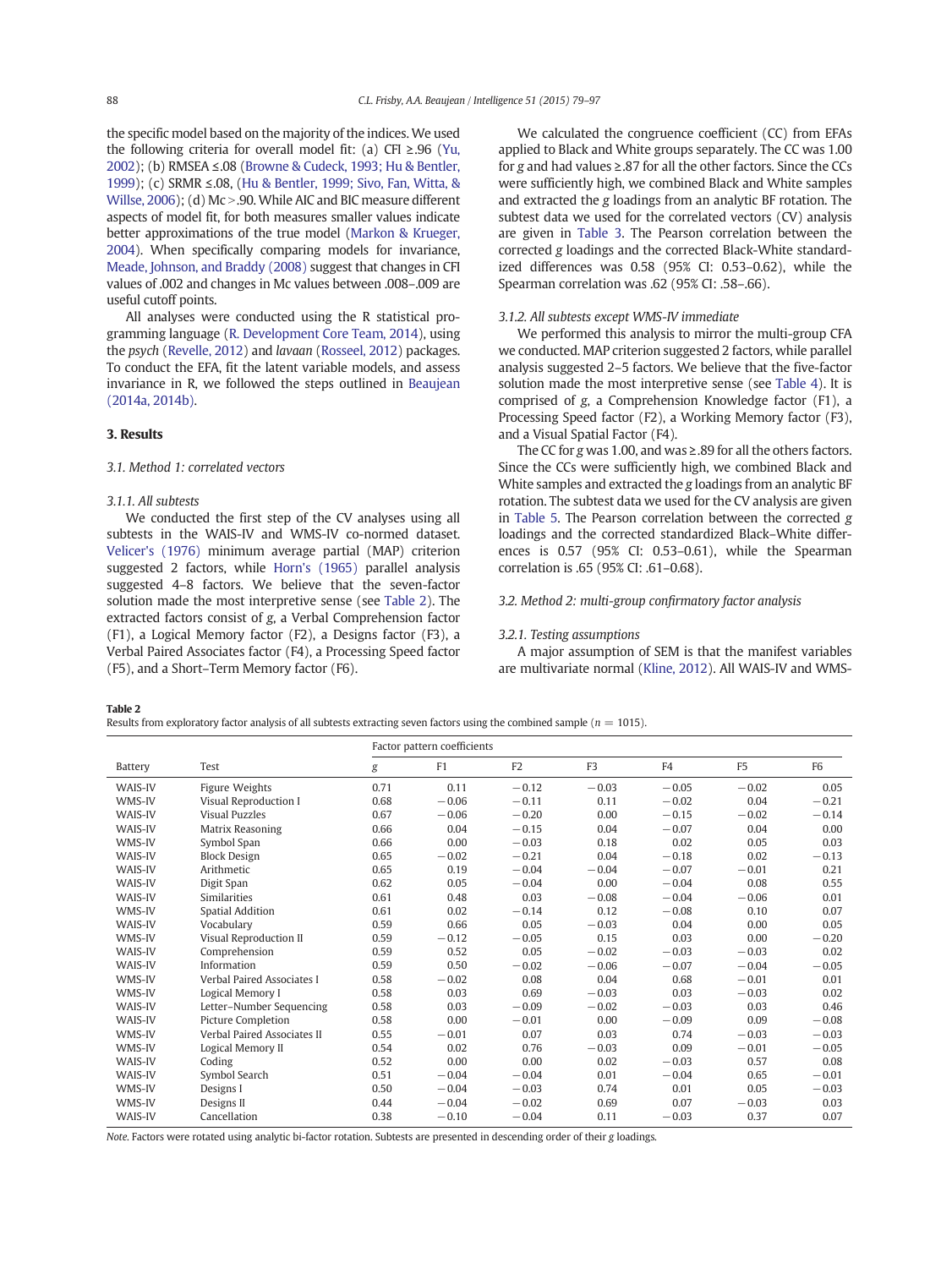| Table 3                                                   |  |
|-----------------------------------------------------------|--|
| Data used in correlated vectors analysis of all subtests. |  |

| Battery | Test                        | <b>ES</b> | $n_W$ | $n_B$ | Corrected ES | g Loading | Corrected g Loading |
|---------|-----------------------------|-----------|-------|-------|--------------|-----------|---------------------|
| WAIS-IV | Figure Weights              | 0.81      | 590   | 149   | 0.86         | 0.71      | 0.75                |
| WMS-IV  | Visual Reproduction I       | 0.66      | 835   | 180   | 0.69         | 0.68      | 0.71                |
| WAIS-IV | <b>Visual Puzzles</b>       | 0.85      | 835   | 180   | 0.91         | 0.67      | 0.71                |
| WAIS-IV | Matrix Reasoning            | 0.79      | 835   | 180   | 0.84         | 0.66      | 0.70                |
| WMS-IV  | Symbol Span                 | 0.62      | 835   | 180   | 0.66         | 0.66      | 0.70                |
| WAIS-IV | <b>Block Design</b>         | 1.19      | 835   | 180   | 1.27         | 0.65      | 0.70                |
| WAIS-IV | Arithmetic                  | 0.74      | 835   | 180   | 0.79         | 0.65      | 0.69                |
| WAIS-IV | Digit Span                  | 0.62      | 835   | 180   | 0.64         | 0.62      | 0.64                |
| WAIS-IV | <b>Similarities</b>         | 0.80      | 835   | 180   | 0.85         | 0.61      | 0.66                |
| WMS-IV  | Spatial Addition            | 0.78      | 560   | 140   | 0.81         | 0.61      | 0.64                |
| WAIS-IV | Comprehension               | 0.84      | 835   | 180   | 0.90         | 0.59      | 0.63                |
| WAIS-IV | Vocabulary                  | 0.80      | 835   | 180   | 0.82         | 0.59      | 0.61                |
| WAIS-IV | Information                 | 0.78      | 835   | 180   | 0.81         | 0.59      | 0.61                |
| WMS-IV  | Visual Reproduction II      | 0.49      | 835   | 180   | 0.49         | 0.59      | 0.60                |
| WMS-IV  | Logical Memory I            | 0.62      | 835   | 180   | 0.68         | 0.58      | 0.64                |
| WAIS-IV | <b>Picture Completion</b>   | 0.95      | 835   | 179   | 1.03         | 0.58      | 0.63                |
| WAIS-IV | Letter-Number Sequencing    | 0.60      | 590   | 149   | 0.64         | 0.58      | 0.61                |
| WMS-IV  | Verbal Paired Associates I  | 0.47      | 835   | 180   | 0.49         | 0.58      | 0.60                |
| WMS-IV  | Verbal Paired Associates II | 0.46      | 835   | 180   | 0.50         | 0.55      | 0.60                |
| WMS-IV  | Logical Memory II           | 0.60      | 835   | 180   | 0.65         | 0.54      | 0.58                |
| WAIS-IV | Coding                      | 0.74      | 835   | 180   | 0.80         | 0.52      | 0.56                |
| WAIS-IV | Symbol Search               | 0.72      | 835   | 180   | 0.80         | 0.51      | 0.56                |
| WMS-IV  | Designs I                   | 0.56      | 560   | 140   | 0.61         | 0.50      | 0.55                |
| WMS-IV  | Designs II                  | 0.43      | 560   | 140   | 0.46         | 0.44      | 0.47                |
| WAIS-IV | Cancellation                | 0.38      | 589   | 149   | 0.43         | 0.38      | 0.43                |

*Note*. ES: Hedges' effect size. *NW*: White sample size. *NB*: Black sample size. Corrected: corrected for unreliability. Subtests presented in descending order of their *g* loading. Scores from the Black participants were subtracted from the White participants, so a positive ES indicates that the average score from the White group was higher.

IV univariate subtest skewness values were  $<$  2 and all kurtosis values were  $<$  7, so were in acceptable limits (West, Finch, & Curran, 1995). While Mardia (1980) tests of multivariate skew and kurtosis were larger than expected ( $b_{1,p} = 30.81$ ,  $b_{2,p} =$ 687.85,  $n = 738$ ,  $p = 21$ ), a Q-Q plot of the multivariate distribution does not look markedly different from data plotted from a known multivariate normal distributions with the same *n*, number of variables, and correlation matrix (Andersen, 2012). Consequently, we believe that the data approximate a multivariate normal distribution.

*3.2.1.1. Con*fi*rmatory factor analysis.* Based on our EFA, we initially fit a bi-factor model with four Stratum II factors (Verbal Comprehension, Processing Speed, Visual Processing, and Working Memory). The values for the fit statistics for this model (B0) are shown in Table 6. The fit measures meet the

#### Table 4

Results from exploratory factor analysis of all subtests except the WMS-IV immediate subtests, extracting five factors using the combined sample (*n* = 1015).

|         |                             | Factor pattern coefficients |         |                |                |                |  |
|---------|-----------------------------|-----------------------------|---------|----------------|----------------|----------------|--|
| Battery | Test                        | g                           | F1      | F <sub>2</sub> | F <sub>3</sub> | F <sub>4</sub> |  |
| WAIS-IV | Figure Weights              | 0.70                        | 0.09    | $-0.03$        | 0.11           | 0.15           |  |
| WMS-IV  | Symbol Span                 | 0.68                        | $-0.09$ | 0.02           | 0.06           | $-0.05$        |  |
| WAIS-IV | Matrix Reasoning            | 0.66                        | 0.01    | 0.04           | 0.05           | 0.16           |  |
| WAIS-IV | <b>Visual Puzzles</b>       | 0.66                        | $-0.07$ | $-0.01$        | $-0.06$        | 0.32           |  |
| WAIS-IV | <b>Block Design</b>         | 0.65                        | $-0.02$ | 0.02           | $-0.04$        | 0.36           |  |
| WAIS-IV | Arithmetic                  | 0.63                        | 0.17    | $-0.02$        | 0.25           | 0.10           |  |
| WAIS-IV | Vocabulary                  | 0.63                        | 0.60    | 0.02           | 0.02           | $-0.06$        |  |
| WAIS-IV | <b>Similarities</b>         | 0.63                        | 0.48    | $-0.03$        | 0.01           | 0.02           |  |
| WMS-IV  | Visual Reproduction II      | 0.61                        | $-0.19$ | $-0.01$        | $-0.12$        | $-0.06$        |  |
| WAIS-IV | Comprehension               | 0.61                        | 0.50    | $-0.01$        | 0.00           | $-0.03$        |  |
| WMS-IV  | Spatial Addition            | 0.61                        | $-0.03$ | 0.08           | 0.11           | 0.13           |  |
| WAIS-IV | Information                 | 0.61                        | 0.49    | $-0.01$        | $-0.04$        | 0.09           |  |
| WAIS-IV | Digit Span                  | 0.58                        | 0.00    | 0.01           | 0.63           | $-0.02$        |  |
| WAIS-IV | <b>Picture Completion</b>   | 0.56                        | 0.03    | 0.11           | $-0.03$        | 0.11           |  |
| WAIS-IV | Letter-Number Sequencing    | 0.54                        | $-0.02$ | $-0.02$        | 0.50           | 0.03           |  |
| WMS-IV  | Verbal Paired Associates II | 0.54                        | $-0.08$ | $-0.05$        | $-0.02$        | $-0.38$        |  |
| WAIS-IV | Coding                      | 0.51                        | 0.03    | 0.59           | 0.04           | $-0.02$        |  |
| WAIS-IV | Symbol Search               | 0.51                        | $-0.01$ | 0.64           | $-0.04$        | 0.02           |  |
| WMS-IV  | Designs II                  | 0.50                        | $-0.23$ | $-0.07$        | 0.03           | $-0.11$        |  |
| WMS-IV  | Logical Memory II           | 0.48                        | 0.10    | 0.05           | $-0.05$        | $-0.36$        |  |
| WAIS-IV | Cancellation                | 0.39                        | $-0.13$ | 0.34           | 0.07           | $-0.01$        |  |

*Note*. Factors were rotated using analytic bi-factor rotation. Subtests presented in descending order of their *g* loading.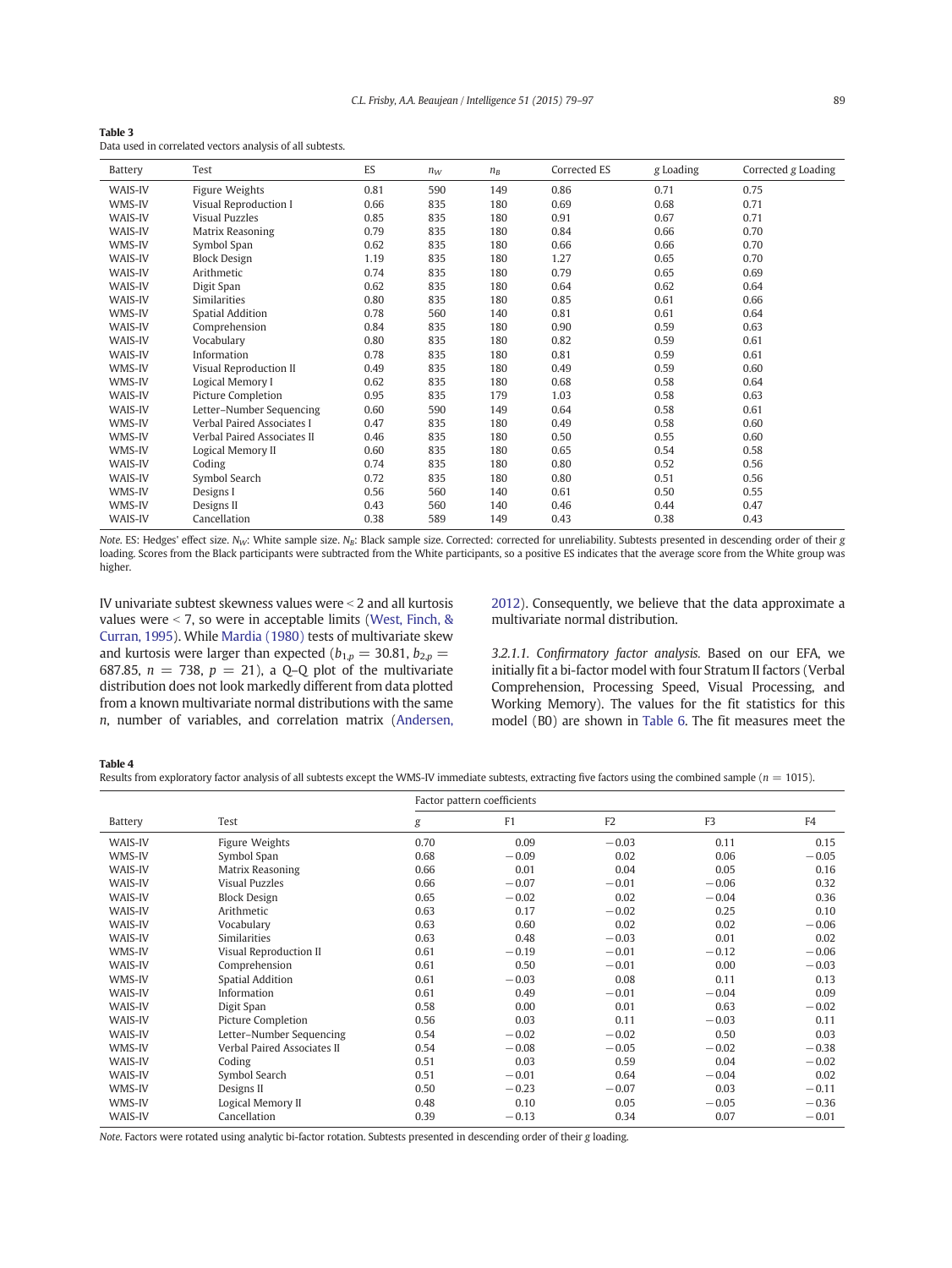| Table 5                                                                                              |
|------------------------------------------------------------------------------------------------------|
| Data used in correlated vectors analysis of all subtests except the WMS-IV immediate subtest scores. |

| Battery | Test                        | <b>ES</b> | $n_W$ | $n_B$ | Corrected<br>ES | g Loading | Corrected<br>g loading |
|---------|-----------------------------|-----------|-------|-------|-----------------|-----------|------------------------|
| WAIS-IV | Figure Weights              | 0.81      | 590   | 149   | 0.86            | 0.70      | 0.74                   |
| WMS-IV  | Symbol Span                 | 0.62      | 835   | 180   | 0.66            | 0.68      | 0.73                   |
| WAIS-IV | Matrix Reasoning            | 0.79      | 835   | 180   | 0.84            | 0.66      | 0.70                   |
| WAIS-IV | <b>Visual Puzzles</b>       | 0.85      | 835   | 180   | 0.91            | 0.66      | 0.70                   |
| WAIS-IV | <b>Block Design</b>         | 1.19      | 835   | 180   | 1.27            | 0.65      | 0.69                   |
| WAIS-IV | Arithmetic                  | 0.74      | 835   | 180   | 0.79            | 0.63      | 0.67                   |
| WAIS-IV | <b>Similarities</b>         | 0.80      | 835   | 180   | 0.85            | 0.63      | 0.67                   |
| WAIS-IV | Vocabulary                  | 0.80      | 835   | 180   | 0.82            | 0.63      | 0.65                   |
| WAIS-IV | Comprehension               | 0.84      | 835   | 180   | 0.90            | 0.61      | 0.66                   |
| WMS-IV  | Spatial Addition            | 0.78      | 560   | 140   | 0.81            | 0.61      | 0.64                   |
| WAIS-IV | Information                 | 0.78      | 835   | 180   | 0.81            | 0.61      | 0.63                   |
| WMS-IV  | Visual Reproduction II      | 0.49      | 835   | 180   | 0.49            | 0.61      | 0.62                   |
| WAIS-IV | Digit Span                  | 0.62      | 835   | 180   | 0.64            | 0.58      | 0.60                   |
| WAIS-IV | Picture Completion          | 0.95      | 835   | 179   | 1.03            | 0.56      | 0.61                   |
| WMS-IV  | Verbal Paired Associates II | 0.46      | 835   | 180   | 0.50            | 0.54      | 0.59                   |
| WAIS-IV | Letter-Number Sequencing    | 0.60      | 590   | 149   | 0.64            | 0.54      | 0.58                   |
| WAIS-IV | Symbol Search               | 0.72      | 835   | 180   | 0.80            | 0.51      | 0.56                   |
| WAIS-IV | Coding                      | 0.74      | 835   | 180   | 0.80            | 0.51      | 0.55                   |
| WMS-IV  | Designs II                  | 0.43      | 560   | 140   | 0.46            | 0.50      | 0.55                   |
| WMS-IV  | Logical Memory II           | 0.60      | 835   | 180   | 0.65            | 0.48      | 0.52                   |
| WAIS-IV | Cancellation                | 0.38      | 589   | 149   | 0.43            | 0.39      | 0.44                   |

*Note*. ES: Hedges' effect size. *n<sub>W</sub>*: White sample size. *n*<sub>B</sub>: Black sample size. Corrected: Corrected for unreliability. Subtests presented in descending order of their *g* loading. Scores from the Black participants were subtracted from the White participants, so a positive ES indicates that the average score from the White group was higher.

RMSEA and SRMR criteria, but do not meet the Mc criterion and are at the threshold of the CFI criterion. Examining the residual correlations and modification indices indicated that we should include a fifth, Long-Term Retrieval factor, making the model similar to that used by Holdnack et al. (2011) and Miller et al. (2013). In addition, we allowed the residuals between the WAIS-IV Figure Weights and Arithmetic subtests and the residuals between the WMS-IV Logical Memory and Verbal Paired Associates subtests to covary. This new model (B1) fit the data better than the model with four factors, so we used it for our baseline model. A path diagram of the model is shown in Fig. 2. In Model B1, not all subtests loaded on Stratum II factors, indicating that *g* explained all the covariance between those subtests and the other subtests in the dataset.

Next, we fit model B1 to the Black and White groups, separately (B1.B and B1.W, respectively). The model fit slightly better in the White group than in the Black group, although the fit is equivalent in most respects. We then assessed for invariance using the steps listed in Section 1.4.2. The constraints involved in the configural model (M1), weak model (M2), and strong invariance model (M3) did not depreciate the model fit. In fact, the AIC and BIC that showed the model with more constraints fit slightly better than the models without them. Thus, it appears that the factors are comparable across groups.

To examine strict invariance, we added constraints in two parts, one for the residual variances and once for the residual covariances. After constraining the residual variances (M4a),

Table 6

| Model fit for combined WAIS-IV and WMS-IV multi-group confirmatory factor models. |  |
|-----------------------------------------------------------------------------------|--|
|-----------------------------------------------------------------------------------|--|

| Model             | Description                                                        | $\chi^2$ | df  | p   | <b>CFI</b> | <b>RMSEA</b> | <b>SRMR</b> | Mc   | <b>AIC</b> | <b>BIC</b> |
|-------------------|--------------------------------------------------------------------|----------|-----|-----|------------|--------------|-------------|------|------------|------------|
| B <sub>0</sub>    | Baseline: 4 Stratum II factors, all respondents                    | 552.662  | 173 | .00 | .961       | .05          | .035        | .829 | 90344      | 90733      |
| <b>B1</b>         | Baseline: 5 Stratum II factors, all respondents                    | 362.938  | 166 | .00 | .980       | .03          | .028        | .908 | 90168      | 90592      |
| B1.B              | Baseline: Model B1, Black respondents                              | 207.926  | 166 | .02 | .980       | .04          | .040        | .890 | 16010      | 16285      |
| B <sub>1</sub> .W | Baseline: Model B1, White respondents                              | 320.091  | 166 | .00 | .976       | .03          | .032        | .912 | 73958      | 74364      |
| M1                | Configural Invariance                                              | 528.017  | 332 | .00 | .977       | .03          | .033        | .908 | 89968      | 90815      |
| M <sub>2</sub>    | Weak Invariance                                                    | 563.259  | 368 | .00 | .977       | .03          | .038        | .908 | 89931      | 90601      |
| M <sub>3</sub>    | Strong Invariance                                                  | 591.135  | 383 | .00 | .976       | .03          | .040        | .903 | 89929      | 90525      |
| M4a               | Strict invariance (variances)                                      | 657.701  | 404 | .00 | .970       | .04          | .042        | .883 | 89954      | 90446      |
| M <sub>4</sub> b  | Strict invariance (variances, except Designs II)                   | 633.463  | 403 | .00 | .973       | .03          | .041        | .893 | 89931      | 90429      |
| M4c               | Strict invariance (covariances)                                    | 634.47   | 405 | .00 | .973       | .03          | .041        | .893 | 89928      | 90416      |
| M <sub>5</sub>    | Latent variances                                                   | 649.64   | 411 | .00 | .972       | .03          | .054        | .889 | 89932      | 90389      |
| M <sub>6</sub>    | Latent mean differences of all factors                             | 875.523  | 417 | .00 | .946       | .05          | .126        | .798 | 90145      | 90573      |
| M <sub>6</sub> a  | Latent mean differences of Working Memory and Processing Speed     | 653.614  | 413 | .00 | .972       | .03          | .055        | .888 | 89932      | 90380      |
|                   | constrained to be zero                                             |          |     |     |            |              |             |      |            |            |
| M <sub>7</sub>    | Latent mean differences of Working Memory, Processing Speed, and g | 802.278  | 414 | .00 | .954       | .04          | .103        | .823 | 90078      | 90521      |
|                   | constrained to be zero                                             |          |     |     |            |              |             |      |            |            |

*Note*. CFI: comparative fit index; RMSEA: root mean square error of approximation; SRMR: standardized root mean square residual, Mc: McDonald's non-centrality index, AIC: Akaike's information criterion, BIC: Bayesian information criterion.  $n_{Black} = 180$ ,  $n_{White} = 835$ .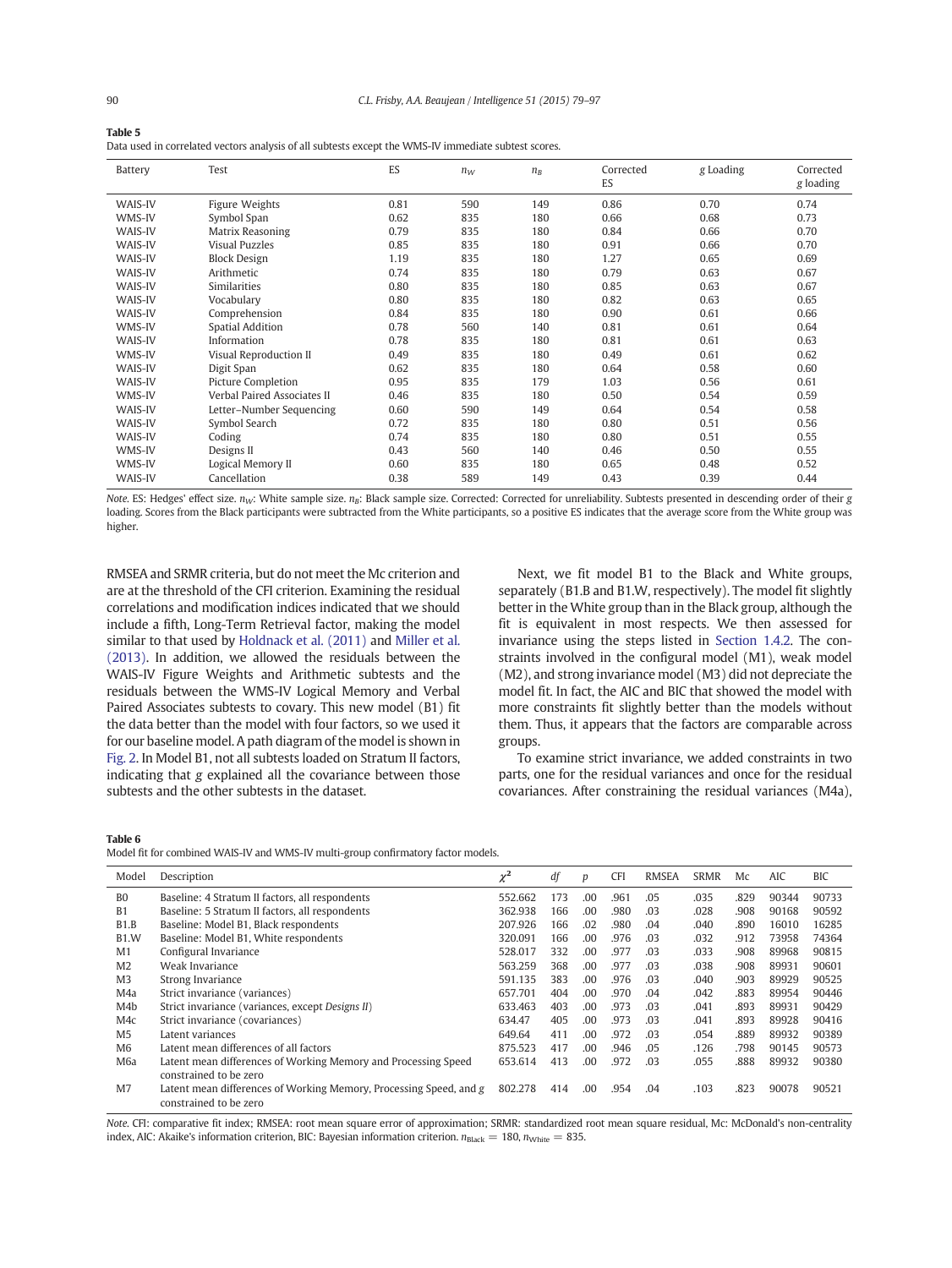

Fig. 2. Bi-factor model of the WAIS-IV and WMS-IV subtests. Subtest specific/error variance terms not shown for space considerations.

the model showed some depreciation in fit. Consequently, we examined the modification indices, which indicated that the residuals for the Designs II subtests should be freed between

groups. The resulting model (M4b) fit the data better than model M4a, and only slightly worse than model M3. We then constrained the residual covariances (M4c), which did not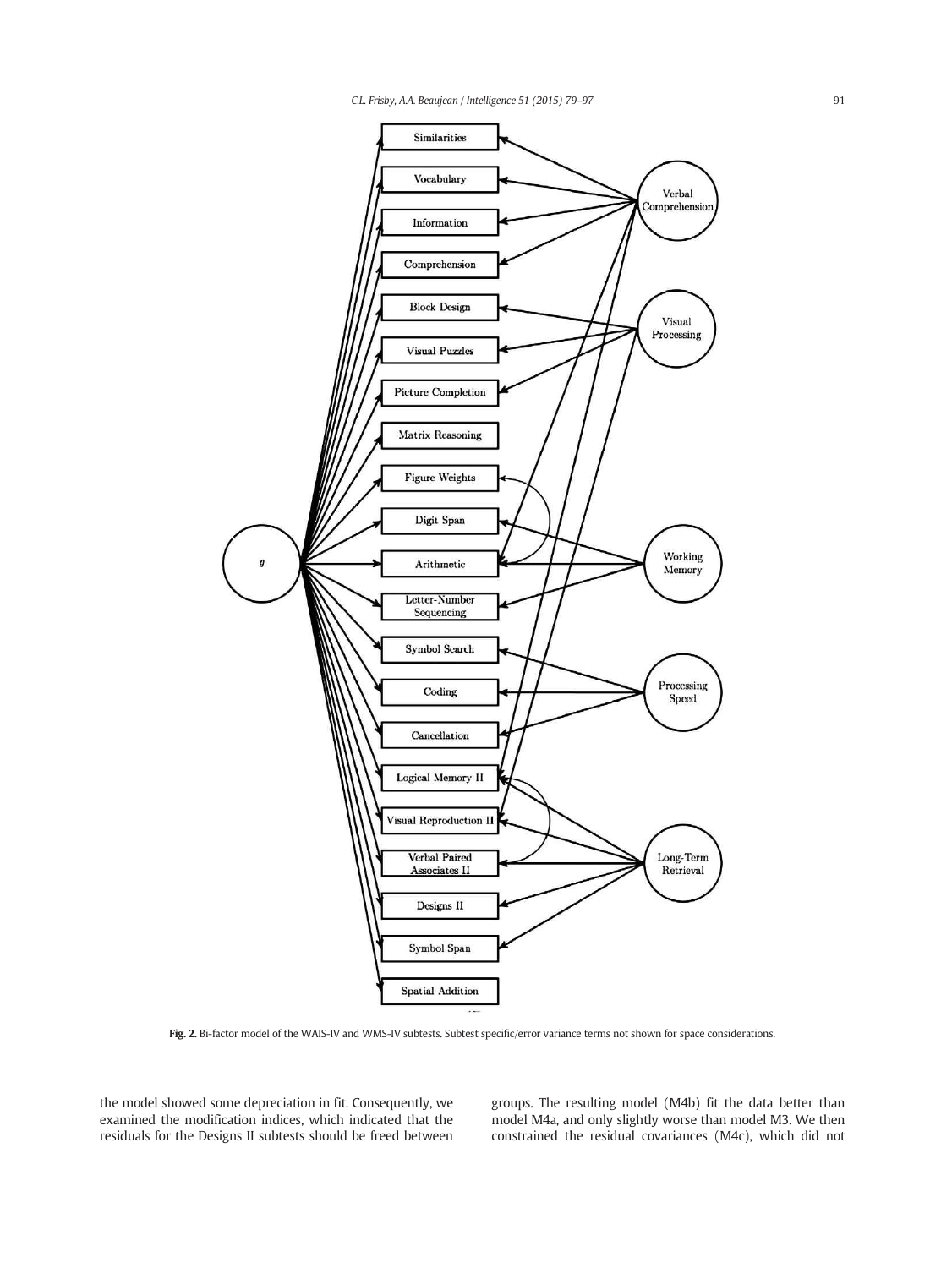worsen the model fit. Thus, it appears that the construct reliabilities for Verbal Comprehension, Visual Processing, Working Memory, and Processing Speed factors are the same across groups, and almost the same for *g* and Long-Term Memory.

Next, we constrained the latent variables' variances by fixing all of them to be 1.0 (model M5). While this step is not required for assessing measurement invariance, it is required to examine if the groups used equivalent ranges of the latent variables to respond to the tests. This did not appear to worsen model fit. The factor loadings from this final model (M5) are given in Table 7.

Last, we examined the differences in the latent variable's means. First, we constrained all means to be the same (i.e., zero) across groups (M6). This model showed an appreciable depreciation in model fit. Subsequently, we examined the latent means from model M5 to see if there were any factors with minimal group differences. The latent mean differences in the Working Memory and Processing Speed factors seemed likely due to sampling error as their the 95% CIs contained zero. Consequently, we set these factors' latent means to be zero for both groups (M6a). This model fits as well as model M5. We show the latent mean differences for the factors based on model M6a in Table 8.

As the latent variables do not have an inherent mean, we set the mean of the Black group to zero and estimated the means in the White group. Thus, the values in Table 8 show how much higher (positive value) or lower (negative value) the latent mean for the White group is from the latent mean of the Black group. As the variance of the latent variables in both groups is

Table 7

Factor loadings for final model (Model M5) of WAIS-IV/WMS-IV data.

| Factor                   | Subtest                     | Unstandardized estimate | <b>SE</b> | Standardized estimate |
|--------------------------|-----------------------------|-------------------------|-----------|-----------------------|
| $\boldsymbol{g}$         |                             |                         |           |                       |
|                          | Similarities                | 1.63                    | 0.08      | 0.60                  |
|                          | Vocabulary                  | 1.63                    | 0.08      | 0.59                  |
|                          | Information                 | 1.69                    | 0.09      | 0.58                  |
|                          | Comprehension               | 1.70                    | 0.09      | 0.58                  |
|                          | <b>Block Design</b>         | 1.73                    | 0.08      | 0.64                  |
|                          | <b>Visual Puzzles</b>       | 1.79                    | 0.08      | 0.63                  |
|                          | Picture Completion          | 1.69                    | 0.09      | 0.58                  |
|                          | Matrix Reasoning            | 2.03                    | 0.08      | 0.71                  |
|                          | Figure Weights              | 2.11                    | 0.09      | 0.73                  |
|                          | Digit Span                  | 1.65                    | 0.08      | 0.61                  |
|                          | Arithmetic                  | 1.75                    | 0.08      | 0.64                  |
|                          | Letter-Number Sequencing    | 1.70                    | 0.09      | 0.58                  |
|                          | Symbol Search               | 1.53                    | 0.08      | 0.54                  |
|                          | Coding                      | 1.60                    | 0.08      | 0.56                  |
|                          | Cancellation                | 1.13                    | 0.10      | 0.40                  |
|                          | Logical Memory II           | 1.18                    | 0.09      | 0.41                  |
|                          | Visual Reproduction II      | 1.52                    | 0.10      | 0.50                  |
|                          | Verbal Paired               |                         |           |                       |
|                          | Associates II               | 1.33                    | 0.09      | 0.45                  |
|                          | Designs II                  | 1.36                    | 0.10      | 0.56                  |
|                          | Symbol Span                 | 1.90                    | 0.08      | 0.65                  |
|                          | Spatial Addition            | 1.94                    | 0.10      | 0.65                  |
| Verbal Comprehension     |                             |                         |           |                       |
|                          | Similarities                | 1.38                    | 0.08      | 0.51                  |
|                          | Vocabulary                  | 1.81                    | 0.07      | 0.65                  |
|                          | Information                 | 1.47                    | 0.08      | 0.50                  |
|                          | Comprehension               | 1.61                    | 0.08      | 0.55                  |
|                          | Arithmetic                  | 0.49                    | 0.08      | 0.18                  |
|                          | Logical Memory II           | 0.62                    | 0.10      | 0.21                  |
| <b>Visual Processing</b> |                             |                         |           |                       |
|                          |                             | 1.43                    | 0.17      | 0.52                  |
|                          | <b>Block Design</b>         |                         |           |                       |
|                          | <b>Visual Puzzles</b>       | 0.89                    | 0.13      | 0.31                  |
|                          | Picture Completion          | 0.45                    | 0.12      | 0.15                  |
|                          | Visual Reproduction II      | 0.48                    | 0.14      | 0.16                  |
| <b>Working Memory</b>    |                             |                         |           |                       |
|                          | Digit Span                  | 2.11                    | 0.36      | 0.78                  |
|                          | Arithmetic                  | 0.45                    | 0.11      | 0.17                  |
|                          | Letter-Number Sequencing    | 1.03                    | 0.20      | 0.35                  |
| Processing Speed         |                             |                         |           |                       |
|                          | Symbol Search               | 1.77                    | 0.13      | 0.63                  |
|                          | Coding                      | 1.51                    | 0.12      | 0.53                  |
|                          | Cancellation                | 1.06                    | 0.12      | 0.37                  |
| Long-Term Retrieval      |                             |                         |           |                       |
|                          | Logical Memory II           | 0.64                    | 0.14      | 0.22                  |
|                          | Visual Reproduction II      | 1.33                    | 0.17      | 0.44                  |
|                          | Verbal Paired Associates II | 0.96                    | 0.14      | 0.32                  |
|                          | Designs II                  | 1.07                    | 0.16      | 0.44                  |
|                          | Symbol Span                 | 0.69                    | 0.12      | 0.24                  |

*Note*. For all analyses, we used full information maximum likelihood estimation to account for missing data.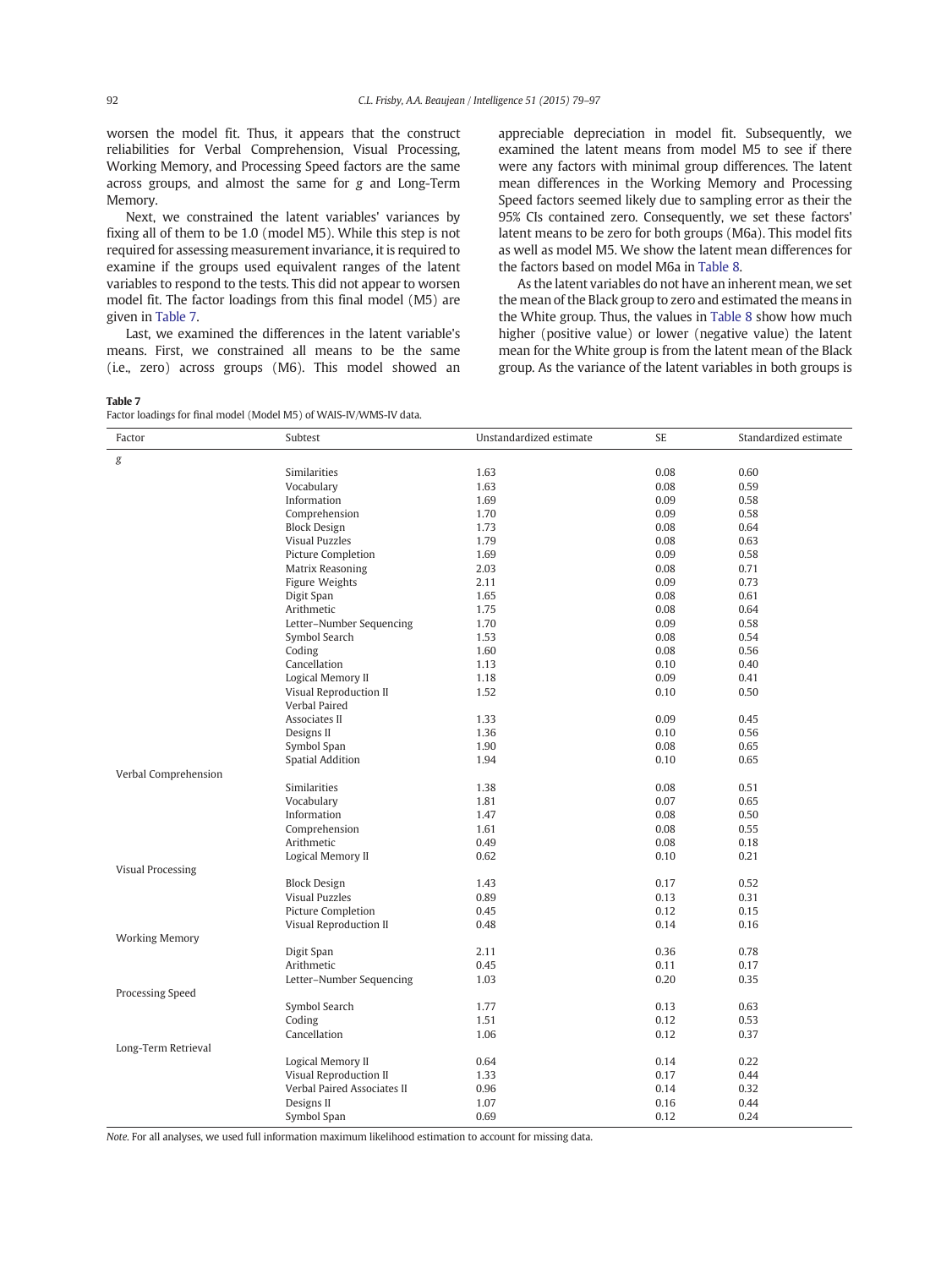| Factor                   | Estimate | SE.  | Lower | Upper   |
|--------------------------|----------|------|-------|---------|
| g                        | 1.16     | 0.10 | 0.97  | 1.34    |
| Verbal Comprehension     | 0.23     | 0.11 | 0.01  | 0.45    |
| <b>Visual Processing</b> | 0.80     | 0.15 | 0.51  | 1.08    |
| <b>Working Memory</b>    | O        |      |       |         |
| Processing Speed         | O        |      |       |         |
| Long-Term Retrieval      | $-0.35$  | 0.16 | 0.65  | $-0.04$ |

*Note*. Estimates came from model M6a (see Table 6). Latent mean differences for Working Memory and Processing Speed were constrained to zero. For all latent variables, the variances were fixed at 1.0 and the means for the Black group were fixed at 0.0. Thus, a positive difference indicates the average score from the White group was higher, while a negative difference indicates the average score from the Black group was higher.

one, these mean differences are given in standard deviation units. The White group is approximately 1.16 SDs higher on *g*, 0.80 SDs higher on Visual Processing, and .23 SDs higher on Verbal Comprehension than the Black group. Conversely, the Black group was 0.35 SDs higher on the Long-Term Retrieval factor.

Model M6a supports the weak form of SH, so to rule out the contra hypothesis version of SH, we fit a model that allowed for mean differences only in Stratum II factors. Here, we estimated the latent means differences for Verbal Comprehension, Visual Spatial Reasoning, and Long-Term Retrieval, but constrained the latent mean differences for *g*, Working Memory, and Processing Speed to be zero (model M7). The model fit is worse than that for model M6a, indicating that subtest differences are not due to latent mean differences in Stratum II factors alone.

#### 4. Discussion

Interpretations of the meaning of subgroup differences in average score performance on cognitive tests have been plagued by ad hoc "armchair" explanations that have sowed confusion rather than clarity among practitioners and researchers (e.g., Helms, 1997). The correlated vector (CV) method was a major step forward in establishing an empirically based method to both posit and test a coherent, parsimonious theory—called the Spearman hypothesis (SH)—that explains these differences (Jensen, 1985). The multi-group confirmatory factor analysis (MG-CFA) method represents a second step forward in providing a technique to assess measurement invariance across comparison groups, as well as provide a simultaneous test for the strong, weak and contra hypotheses associated with SH. Studies using MG-CFA have often yielded equivocal results, which we contend are primarily due to shortcomings in the way *g* has been modeled. In this article, we described how the bi-factor model (BF; Holzinger & Swineford, 1937; Jennrich & Bentler, 2011, 2012) can offer advantages to both the CV and MG-CFA approaches of examining SH.

We demonstrated the use of the BF model to examine SH in a large co-normed standardization dataset of scores from the Wechsler Adult Intelligence Scale-Fourth Edition (WAIS-IV) and Wechsler Memory Scale-Fourth Edition (WMS-IV). This data has the advantage of including a wide variety of mental tests as well as containing an overrepresentation of memory tests, which tend to either show minimal race differences or favor Black respondents (Jensen & Reynolds, 1982; Mayfield & Reynolds, 1997). Consequently, we expected to find support for the weak form of SH in this dataset.

Our CV analysis revealed the correlation between Black– White score differences and *g* loadings to be approximately .60, with the Pearson correlation being slightly lower and the Spearman correlation being slightly higher. As there is no agreed-upon value that differentiates the strong and weak forms of SH, we are unsure if this supports the weak or strong version of SH. It is likely that these findings favor the weak version of SH because more than half the variance in the score differences are not accounted for by *g*.

The results from the MG-CFA also support the weak form of SH. While there were large mean differences in *g*, there were also substantial mean differences in the Visual Processing factor as well. In addition, there were moderate differences in the Verbal Comprehension and Long-Term Retrieval factors, with the latter favoring the Black sample. Thus, while *g* does play a part in the score differences between Black and White participants, it is not the only construct contributing to these differences.

#### *4.1. Integration with previous literature*

Our finding of large Black–White differences in *g* (1.16 SDs) and Visual Processing (0.80 SDs) is consistent with other SH studies. In Jensen's (1998) summary of SH studies, he reported the largest Black–White differences (favoring Whites) were found on tests that load highly on both *g* and a Spatial Visualization (i.e., Visual Processing) factor. More recently, Dragt's (2010) meta-analysis of SH studies confirmed Jensen's findings:

The fact that tests that are heavily loaded on either the [Visual Processing] factor or [Short-Term Memory] factors consistently cause small deviations from the result predicted by the strong form of Spearman's hypothesis dictates that this form must be rejected. The weak form of Spearman's hypothesis, however, is strongly confirmed. (p. 61).

At the other extreme, our finding of no Black–White differences in Working Memory and a small difference favoring the Black respondents in Long-Term Retrieval is consistent with the SH literature as well (Dolan & Hamaker, 2001; Jensen & Reynolds, 1982).

As have previous studies of SH (Dolan, 2000; Dolan & Hamaker, 2001), the results from the MG-CFA indicated that there was strict invariance for the majority of the WAIS-IV/ WMS-IV subtests. The only exception was the WMS-IV Designs II subtest, whose error variance was not the same between groups. Unlike previous studies, however, we were able to differentiate the effects of *g* on the group differences from the effects of the Stratum II factors. Previous MG-CFA studies that used HOF models were equivocal about whether it was differences in *g*, differences in Stratum II factors, or both that were causing the observed test score differences. Our use of a bi-factor model enabled us to show that the observed test scores were due to differences in *g* as well as differences in Stratum II factors (Visual Processing, Verbal Comprehension,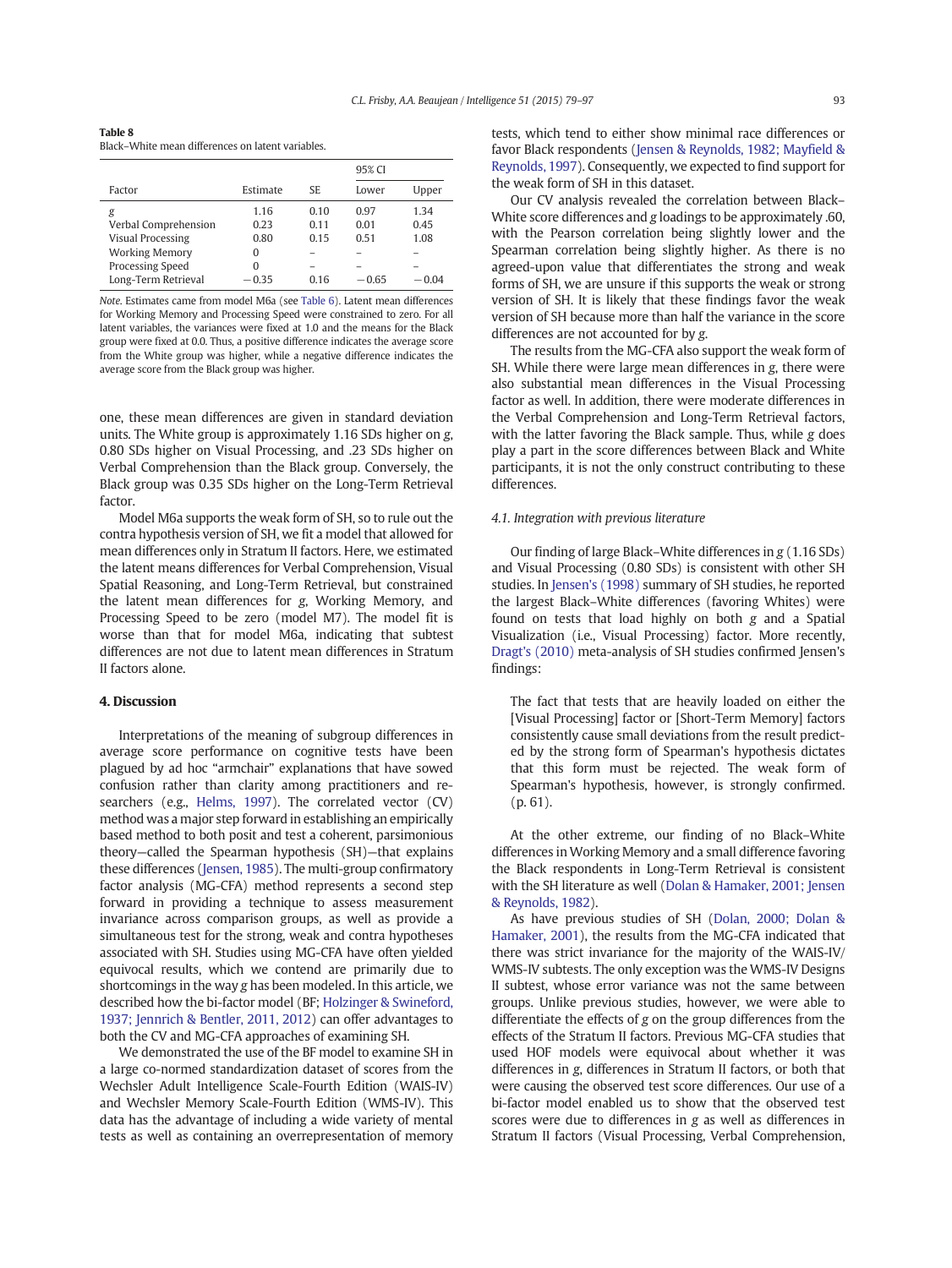and Long-Term Retrieval). That is, our study confirmed the weak form of SH, consistent with Jensen's (1998) interpretation of the SH data.

#### *4.2. Final thoughts on comparing approaches to investigating SH*

## *4.2.1. Comparison of results from the current study*

Our study revealed noteworthy similarities between the CV and MG-CFA approaches used to investigate the SH when using a BF model to represent *g*. Both approaches showed that *g* was estimated invariantly in both the Black and White groups as well as showed large Black–White differences on *g*. The CV analysis yielded a correlation between Black–White differences and *g* between 0.58 (Pearson) and 0.62 (Spearman), while the MG-CFA analysis yielded difference in the latent mean of *g* of 1.16 SDs.

There were some noticeable differences between the CV and MG-CFA approaches as well. First, the MG-CFA was able to uncover more nuanced information than the CV analysis. Specifically, the MG-CFA not only found differences in *g*, but also found group differences in Visual Processing (0.80 SDs favoring the White sample), Verbal Comprehension (0.23 SDs favoring the White sample), and Long-Term Retrieval factors (0.34 SDs favoring the Black sample). Second, the MG-CFA found the construct reliability estimates to be very similar between the groups for all the factors, an issue the CV method does not even attempt to address. Third, while both the CV and MG-CFA approaches showed large Black–White differences on *g*, the magnitude of the difference is somewhat larger for the CV analysis than the MG-CFA. Specifically, the *d* effect sizes that correspond to the correlations from the CV approach are 1.42 (Pearson) and 1.58 (Spearman).

#### *4.2.2. Preferred method for assessing Spearman's hypothesis*

The results from our study are in agreement with those from Dolan and his colleagues (Dolan, 2000; Dolan & Hamaker, 2001; Dolan et al., 2004; Lubke et al., 2001) showing that the MG-CFA approach to testing SH is typically better than using CV. First, the MG-CFA approach is better able to test the assumptions inherent in SH than the CV approach. Second, by using a BF approach to using a CFA model, the approach can provide more information about the nature of the betweengroup differences. For example, the BF MG-CFA approach allows for an assessment of group differences in *g* and the Stratum II factors simultaneously. Thus, it allows for a direct investigation of the strong, weak, and contra forms of SH. Third, although seldom discussed in the SH literature (however, see Irwing, 2012), the BF MG-CFA approach allows for an assessment of construct reliability differences between groups, for both *g* and the Stratum II factors. The current study found strict invariance for all the subtests (except Designs II) as well as invariance in the latent variances. Thus, not only are the between-group construct reliabilities nearly identical, but both groups used equivalent ranges of the latent variables when responding to the test questions. Where strict invariance not found, however, then we could have followed the MG-CFA with an investigation of the reliability of the measured constructs (Reise, Bonifay, & Haviland, 2013).

Despite the number of benefits the MG-CFA approach has over the CV approach, the CV approach to assessing SH (or differences between any groups) is still quite common.

Critiques of the CV method were issued over 15 years ago (e.g., Ashton & Lee, 2005; Dolan, 2000; Millsap, 1997), yet the method is still used. If the CV method is going to continue to be used, further work needs to be done to determine what level of the correlation between *g* and the differences in test scores is required for support of the strong vs. weak vs. contra forms of SH. The current lack of agreed-upon values has caused a variety of correlation values to be interpreted as evidence supporting *g*'s role in determining group differences (Dolan et al., 2004). A Monte Carlo study could be useful here. Specifically, after simulating data from strong, weak, and contra forms of SH, the magnitude of the correlations from a CV analysis of all the data sets could be compared to give an idea about benchmarks for support of each level of SH.

### *4.3. Bi-factor versus higher-order models for testing Spearman's hypothesis*

All prior studies that have compared the CV and MG-CFA methods for evaluating the SH have used a higher-order factor (HOF) model. In contrast, we used a BF model and, to our knowledge, are the first to compare CV with a MG-CFA using a BF model's representation of *g* and the Stratum II factors.

If *g* were the only concern in testing SH, then it might not make much of a difference whether a BF or HOF model was used (Jensen & Weng, 1994). SH does not focus solely on *g*, however, because the weak and contra forms also considers the influence of Stratum II factors. In the HOF model, Stratum II factors are comprised of two independent components: the part that is due to *g* and the part that is independent of *g*. In the BF model, Stratum II factors are defined as constructs that influence a set of observed tests scores independent of the influence of *g* (Chen et al., 2006). Thus, Murray and Johnson (2013, p. 420) concluded, "If 'pure' measures of specific abilities are required then bi-factor model factor scores should be preferred to those from a higher-order model."

#### *4.3.1. A bi-factor model of intelligence*

Some may question whether a BF model is an appropriate representation of intelligence. HOF models have been used so often in the field and some argue that they have a stronger theoretical basis than BF models (e.g., Keith & Reynolds, 2012; Murray & Johnson, 2013). Recently, Beaujean (submitted for publication) argued that a BF theory of intelligence does exist—the one that started with Spearman's conceptualizations of *g*, group factors, and specific factors, and then evolved in Carroll's three-stratum theory.

First, a BF model's representation of *g* is consistent with Spearman's conceptualization because the BF model is just an extension of Spearman's two-factor theory that allows for Stratum II (group) factors (Holzinger & Swineford, 1939). This is not surprising, given Holzinger's close association with Spearman (Harman, 1954). Moreover, Spearman's conceptualization of group factors is aligned with the BF model (Spearman, 1933) and he accepted the *g* factor extracted from a BF model to be the same as that from his two-factor theory (Spearman, 1946).

Second, John Carroll's conceptualization of intelligence is more consistent with a BF model than a HOF model. Carroll (1997) argued that *g* should be extracted from a set of cognitive ability measures first, and then the Stratum II factors should be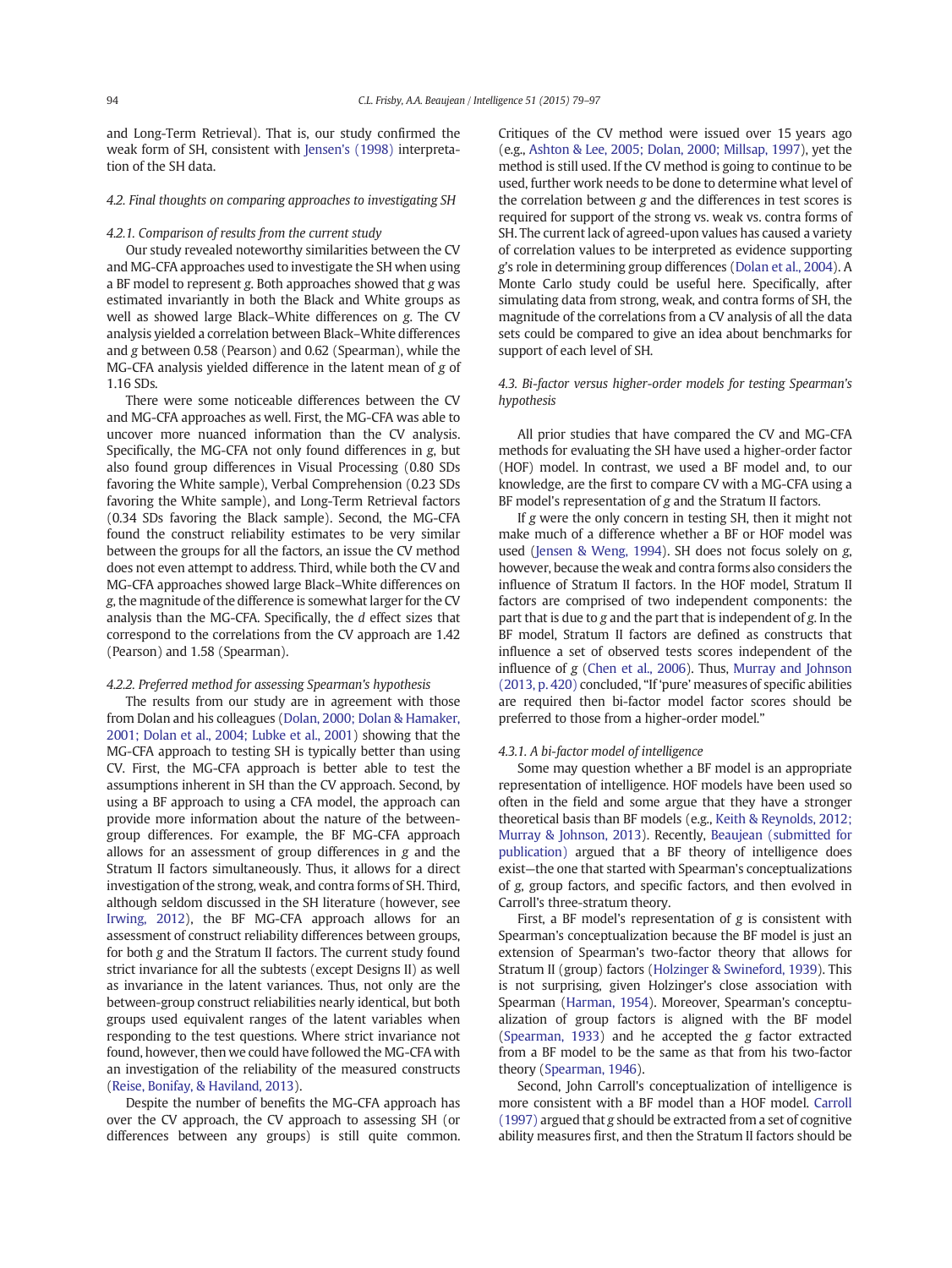formed from covariances residualized after extracting *g*. This is the same idea Holzinger and Swineford (1937) used in developing the BF model.

While Carroll (1996) often presented his three-stratum theory as a higher-order model in figures, he warns against taking the structure of his figures "too literally or precisely" (p. 4) because he explicitly preferred the BF model to the HOF model. This is most noticeable in the CFAs Carroll conducted in order to verify his three-stratum model, as he consistently chose to use BF models instead of HOF models (Carroll, 1997, 1995).

One may argue that a HOF model is more preferable to a BF model because *g* is best thought of as an abstraction of Stratum II factors, not a direct influence on tests. This argument not only contradicts Carroll's (1996) conceptualization of *g*, but also is contrary to Spearman's initial conceptualization of *g* as having direct influences on the measured tests (Hart & Spearman, 1912).

#### 5. Conclusion

The CV method was a major contribution to the study of SH. The HOF MG-CFA method improved the CV method by providing a technique to examine the assumptions underlying the use of CV. We believe that the BF MG-CFA approach makes an additional contribution to the field of studying SH because it can provide a clearer picture of the contributions of *g* and Stratum II factors to the differential size of group differences.

#### References

- Andersen, R. (2012). Methods for detecting badly behaved data: Distributions, linear models, and beyond. In H. Cooper, P. M. Camic, D. L. Long, A. T. Panter, D. Rindskopf, & K. J. Sher (Eds.), *APA handbook of research methods in psychology. Data analysis and research publication*, *3*. (pp. 5–26). Washington, DC: American Psychological Association.
- Ashton, M. C., & Lee, K. (2005). Problems with the method of correlated vectors. *Intelligence*, *33*, 431–444. http://dx.doi.org/10.1016/j.intell.2004.12.004.
- Beaujean, A. A. (2014a). *Latent variable modeling using R: A step-by-step guide.* New York, NY: Routledge.
- Beaujean, A. A. (2014b). R *syntax to accompany Best Practices in Exploratory Factor Analysis (2014) by Jason Osborne.* Waco, TX: Baylor Psychometric Laboratory (Retrieved from http://www.jwosborne.com).
- Beaujean, A. A. (2015n). *A bi-factor theory of intelligence does exist.* (Manuscript submitted for publication).
- Beaujean, A. A., Parkin, J., & Parker, S. (2014). Comparing Cattell–Horn–Carroll models for predicting language achievement: Differences between bifactor and higher-order factor models. *Psychological Assessment*, *26*, 789–805. http://dx.doi.org/10.1037/a0036745.
- Benson, N., Beaujean, A. A., & Taub, G. E. (2015). Using score equating and measurement invariance to examine the Flynn effect in the Wechsler adult intelligence scale. *Multivariate Behavioral Research* (in press).
- Benson, N., Hulac, D. M., & Kranzler, J. H. (2010). Independent examination of the Wechsler adult intelligence scale-fourth edition (WAIS-IV): What does theWAIS-IV measure? *Psychological Assessment*, *22*, 121–130. http://dx.doi. org/10.1037/a0017767.
- Boomsma, A. (2000). Reporting analyses of covariance structures. *Structural Equation Modeling: A Multidisciplinary Journal*, *7*, 461–483. http://dx.doi. org/10.1207/s15328007sem0703\_6.
- Borenstein, M. (2009). Effect sizes for continuous data. In H. Cooper, L. V. Hedges, & J. C. Valentine (Eds.), *The handbook of research synthesis and meta-analysis* (pp. 221–235) (2nd ed.). New York, NY: Russell Sage Foundation.
- Browne, M. W. (2001). An overview of analytic rotation in exploratory factor analysis. *Multivariate Behavioral Research*, *36*, 111–150. http://dx.doi.org/ 10.1207/s15327906mbr3601\_05.
- Browne, M. W., & Cudeck, R. (1993). Alternative ways of assessing model fit. In K. A. Bollen, & J. S. Long (Eds.), *Testing structural equation models* (pp. 136–162). Newbury Park, CA: Sage.
- Carroll, J. B. (1993). *Human cognitive abilities: A survey of factor-analytic studies.* New York, NY: Cambridge University Press.
- Carroll, J. B. (1995). On methodology in the study of cognitive abilities. *Multivariate Behavioral Research*, *30*, 429–452. http://dx.doi.org/10.1207/ s15327906mbr3003\_6.
- Carroll, J. B. (1996). A three-stratum theory of intelligence: Spearman's contribution. In I. Dennis, & P. Tapsfield (Eds.), *Human abilities: Their nature and measurement* (pp. 1–17). Mahwah, NJ: Lawrence Erlbaum.
- Carroll, J. B. (1997). Theoretical and technical issues in identifying a factor of general intelligence. In B. Devlin, S. E. Fienberg, D. P. Resnick, & K. Roeder (Eds.), *Intelligence, genes, and success: Scientists respond to the bell curve* (pp. 125–156). New York, NY: Springer-Verlag.
- Chen, F. F., Hayes, A., Carver, C. S., Laurenceau, J. -P., & Zhang, Z. (2012). Modeling general and specific variance in multifaceted constructs: A comparison of the bifactor model to other approaches. *Journal of Personality*, *80*, 219–251. http://dx.doi.org/10.1111/j.1467-6494.2011.00739.x.
- Chen, F. F., West, S. G., & Sousa, K. H. (2006). A comparison of bifactor and second-order models of quality of life. *Multivariate Behavioral Research*, *41*, 189–225. http://dx.doi.org/10.1207/s15327906mbr4102\_5.
- Colom, R., & Lynn, R. (2004). Testing the developmental theory of sex differences in intelligence on 12–18 year olds. *Personality and Individual Differences*, *36*, 75–82. http://dx.doi.org/10.1016/S0191-8869(03)00053-9.
- Dolan, C. V. (2000). Investigating Spearman's hypothesis by means of multigroup confirmatory factor analysis. *Multivariate Behavioral Research*, *35*, 21–50. http://dx.doi.org/10.1207/s15327906mbr3501\_2.
- Dolan, C. V., & Hamaker, E. L. (2001). Investigating black-white differences in psychometric IQ: Multi-group confirmatory factor analyses of the WISC-R and K-ABC, and a critique of the method of correlated vectors. In F. Columbus (Ed.), *Advances in psychological research*, *Vol. 6*. (pp. 31–60). Huntington, NY: Nova Science Publishers.
- Dolan, C. V., & Lubke, G. H. (2001). Viewing Spearman's hypothesis from the perspective of Multigroup PCA: A comment on Schonemann's criticism. *Intelligence*, *29*, 231–245. http://dx.doi.org/10.1016/s0160-2896(00)00054-4.
- Dolan, C. V., Roorda, W., & Wicherts, J. M. (2004). Two failures of Spearman's hypothesis: The GATB in Holland and the JAT in South Africa. *Intelligence*, *32*, 155–173. http://dx.doi.org/10.1016/j.intell.2003.09.001.
- Dragt, J. (2010). *Causes of group differences studied with the method of correlated vectors: A psychometric meta-analysis of Spearman's hypothesis.* (Master's thesis) Amsterdam, the Netherlands: University of Amsterdam.
- Eells, K. (1951). *Intelligence and cultural differences: A study of cultural learning and problem solving.* Chicago, IL: University of Chicago.
- Enders, C. K., & Bandalos, D. L. (2001). The relative performance of full information maximum likelihood estimation for missing data in structural equation models. *Structural Equation Modeling: A Multidisciplinary Journal*, *8*, 430–457. http://dx.doi.org/10.1207/S15328007SEM0803\_5.
- Fischer, K. W. (1980). A theory of cognitive development: The control and construction of hierarchies of skills. *Psychological Review*, *87*, 477–531.
- Gignac, G. E. (2007). Multi-factor modeling in individual differences research: Some recommendations and suggestions. *Personality and Individual Differences*, *42*, 37–48. http://dx.doi.org/10.1016/j.paid.2006.06.019.
- Gignac, G. E. (2008). Higher-order models versus direct hierarchical models: g as superordinate or breadth factor? *Psychology Science Quarterly*, *50*, 21–43.
- Gignac, G. E., & Watkins, M. W. (2013). Bifactor modeling and the estimation of model based reliability in the WAIS-IV. *Multivariate Behavioral Research*, *48*, 639–662. http://dx.doi.org/10.1080/00273171.2013.804398.
- Gorsuch, R. L. (1983). *Factor analysis* (2nd ed.). Hillsdale, NJ: Lawrence Erlbaum. Gottfredson, L. S. (2005). Implications of cognitive differences for schooling within diverse societies. In C. C. L. Frisby, & C. R. Reynolds (Eds.) *Comprehensive handbook of multicultural school psychology*. New York: Wiley.
- Gustafsson, J. -E. (1992). The relevance of factor analysis for the study of group differences. *Multivariate Behavioral Research*, *27*, 239–247. http://dx.doi. org/10.1207/s15327906mbr2702\_7.
- Harman, H. H. (1954). Karl John Holzinger. *Psychometrika*, *19*, 95–96. http://dx. doi.org/10.1007/BF02289158.
- Harrington, D. (2009). *Confirmatory factor analysis.* New York, NY: Oxford University Press.
- Hart, B., & Spearman, C. (1912). General ability, its existence and nature. *British Journal of Psychology*, *5*, 51–84. http://dx.doi.org/10.1111/j.2044-8295. 1912.tb00055.x.
- Hedges, L. V. (1981). Distribution theory for Glass's estimator of effect size and related estimators. *Journal of Educational Statistics*, *6*, 107–128. http://dx. doi.org/10.3102/10769986006002107.
- Helms, J. E. (1992). Why is there no study of cultural equivalence in standardized cognitive ability testing? *American Psychologist*, *47*, 1083–1101. http://dx.doi.org/10.1037/0003-066X.47.9.1083.
- Helms, J. E. (1997). The triple quandary of race, culture, and social class in standardized cognitive ability testing. In D. P. Flanagan, J. L. Genshaft, & P. J. Harrison (Eds.), *Contemporary intellectual assessment: Theories, tests, and issues* (pp. 517–532). New York, NY: Guilford Press.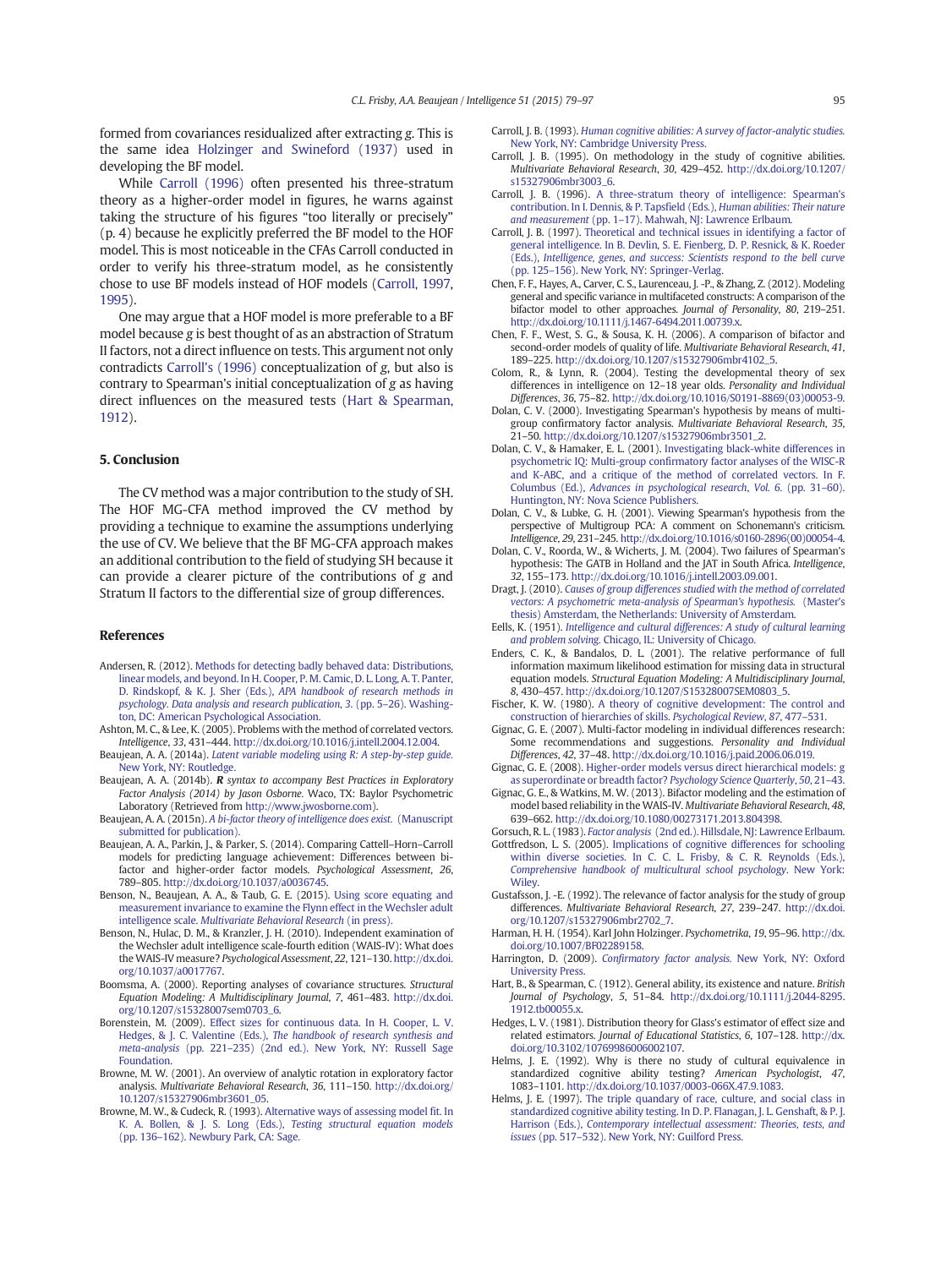- Helms-Lorenz, M., Van de Vijver, F. J. R., & Poortinga, Y. H. (2003). Cross-cultural differences in cognitive performance and Spearman's hypothesis: g or c? *Intelligence*, *31*, 9–29. http://dx.doi.org/10.1016/S0160-2896(02)00111-3.
- Holdnack, J. A., Zhou, X., Larrabee, G. J., Millis, S. R., & Salthouse, T. A. (2011). Confirmatory factor analysis of the WAIS-IV/WMS-IV. *Assessment*, *18*, 178–191. http://dx.doi.org/10.1177/1073191110393106.
- Holzinger, K., & Swineford, F. (1937). The bi-factor method. *Psychometrika*, *2*, 41–54. http://dx.doi.org/10.1007/BF02287965.
- Holzinger, K. J., & Swineford, F. (1939). *A study in factor analysis: The stability of a bi-factor solution. Supplementary Educational Monographs*, *48*, Chicago, IL: University of Chicago Press.
- Horn, J. (1965). A rationale and test for the number of factors in factor analysis. *Psychometrika*, *30*, 179–185. http://dx.doi.org/10.1007/bf02289447.
- Horn, J. (1997). On the mathematical relationship between factor or component coefficients and differences between means. *Cahiers de Psychologie Cognitive/Current Psychology of Cognition*, *16*, 721–728.
- Hu, L. -T., & Bentler, P. M. (1999). Cutoff criteria for fit indexes in covariance structure analysis: Conventional criteria versus new alternatives. *Structural Equation Modeling*, *6*, 1–55. http://dx.doi.org/10.1080/ 10705519909540118.
- Irwing, P. (2012). Sex differences in g: An analysis of the US standardization sample of the WAIS-III. *Personality and Individual Differences*, *53*, 126–131. http://dx.doi.org/10.1016/j.paid.2011.05.001.
- Jennrich, R. I., & Bentler, P. (2011). Exploratory bi-factor analysis. *Psychometrika*, *76*, 537–549. http://dx.doi.org/10.1007/s11336-011-9218-4.
- Jennrich, R. I., & Bentler, P. M. (2012). Exploratory bi-factor analysis: The oblique case. *Psychometrika*, *77*, 442–454. http://dx.doi.org/10.1007/ s11336-012-9269-1.
- Jensen, A. R. (1980). *Bias in mental testing.* New York, NY: Free Press.
- Jensen, A. R. (1984). Test validity: *g* versus the specificity doctrine. *Journal of Social and Biological Structures*, *7*, 93–118. http://dx.doi.org/10.1016/s0140- 1750(84)80001-9.
- Jensen, A. R. (1985). The nature of the Black–White difference on various psychometric tests: Spearman's hypothesis. *Behavioral and Brain Sciences*, *8*, 193–263. http://dx.doi.org/10.1017/s0140525x00020392.
- Jensen, A. R. (1992). Spearman's hypothesis: Methodology and evidence. *Multivariate Behavioral Research*, *27*, 225–233. http://dx.doi.org/10.1207/ s15327906mbr2702\_5.
- Jensen, A. R. (1998). *The g factor: The science of mental ability.* Westport, CT: Praeger Publishers/Greenwood.
- Jensen, A. R. (2001). Spearman's hypothesis. In J. M. Collis, & S. Messick (Eds.), *Intelligence and personality: Bridging the gap in theory and measurement* (pp. 3–24). Mahwah, NJ: Lawrence Erlbaum Associates Publishers.
- Jensen, A. R., & Figueroa, R. A. (1975). Forward and backward digit span interaction with race and IQ: Predictions from Jensen's theory. *Journal of Educational Psychology*, *67*, 882–893. http://dx.doi.org/10.1037/0022-0663. 67.6.882.
- Jensen, A. R., & Osborne, R. T. (1979). Forward and backward digit span interaction with race and IQ: A longitudinal developmental comparison. *Indian Journal of Psychology*, *54*, 75–87.
- Jensen, A. R., & Reynolds, C. R. (1982). Race, social class and ability patterns on the WISC-R. *Personality and Individual Differences*, *3*, 423–438. http://dx.doi. org/10.1016/0191-8869(82)90007-1.
- Jensen, A. R., & Weng, L. -J. (1994). What is a good g? *Intelligence*, *18*, 231–258. http://dx.doi.org/10.1016/0160-2896(94)90029-9.
- Keith, T. Z., & Reynolds, M. R. (2012). Using confirmatory factor analysis to aid in understanding the constructs measured by intelligence tests. In D. P. Flanagan, & P. L. Harrison (Eds.), *Contemporary intellectual assessment: Theories, tests, and issues* (pp. 758–799) (3rd ed.). New York, NY: Guilford Press.
- Kline, R. B. (2012). Assumptions in structural equation modeling. In R. A. Hoyle (Ed.), *Handbook of structural equation modeling* (pp. 111–125). New York, NY: Guilford.
- Little, T. D., Card, N. A., Slegers, D. W., & Ledford, E. C. (2007). Representing contextual effects in multiple-group MACS models. In T. D. Little, J. A. Bovaird, & N. A. Card (Eds.), *Modeling ecological and contextual effects in longitudinal studies* (pp. 121–147). Mahwah, NJ: Lawrence Erlbaum **Associates**
- Loehlin, J. C. (2004). *Latent variable models: An introduction to factor, path, and structural equation analysis* (4th ed.). Mahwah, NJ: Erlbaum.
- Lorenzo-Seva, U., & ten Berge, J. M. F. (2006). Tucker's congruence coefficient as a meaningful index of factor similarity. *Methodology: European Journal of Research Methods for the Behavioral and Social Sciences*, *2*, 57–64. http://dx. doi.org/10.1027/1614-2241.2.2.57.
- Lubke, G. H., Dolan, C. V., & Kelderman, H. (2001). Investigating group differences on cognitive tests using Spearman's hypothesis: An evaluation of Jensen's method. *Multivariate Behavioral Research*, *36*, 299–324. http:// dx.doi.org/10.1207/S15327906299-324.
- Lubke, G. H., Dolan, C. V., Kelderman, H., & Mellenbergh, G. J. (2003). Weak measurement invariance with respect to unmeasured variables: An

implication of strict factorial invariance. *British Journal of Mathematical and Statistical Psychology*, *56*, 231–248. http://dx.doi.org/10.1348/ 000711003770480020.

- Lupi, M. H., & Ting Woo, J. Y. (1989). Issues in the assessment of East Asian handicapped students. *Assessment for Effective Intervention*, *14*, 147–158. http://dx.doi.org/10.1177/153450848901400301.
- Lynn, R., & Owen, K. (1994). Spearman's hypothesis and test score differences between whites, Indians, and blacks in South Africa. *Journal of General Psychology*, *121*, 27–36.
- Mardia, K. (1980). Tests of univariate and multivariate normality. In P. R. Krishnaiah (Ed.), *Handbook of statistics*, *Vol.1*. (pp. 279–320). New York, NY: North Holland.
- Markon, K. E., & Krueger, R. F. (2004). An empirical comparison of informationtheoretic selection criteria for multivariate behavior genetic models. *Behavior Genetics*, *34*, 593–610. http://dx.doi.org/10.1007/s10519-004- 5587-0.
- Marsh, H. W., Hau, K. -T., & Grayson, D. (2005). Goodness of fit in structural equation models. In A. Maydeu-Olivares, & J. J. McArdle (Eds.), *Contemporary psychometrics: A festschrift for Roderick P. McDonald* (pp. 275–340). Mahwah, NJ: Lawrence Erlbaum.
- Mayfield, J. W., & Reynolds, C. R. (1997). Black–White differences in memory test performance among children and adolescents. *Archives of Clinical Neuropsychology*, *12*, 111–122. http://dx.doi.org/10.1016/ S0887-6177(96)00016-9.
- McArdle, J. J. (1994). Structural factor analysis experiments with incomplete data. *Multivariate Behavioral Research*, *29*, 409–454. http://dx.doi.org/10. 1207/s15327906mbr2904\_5.
- McDonald, R. P., & Ho, M. -H. R. (2002). Principles and practice in reporting structural equation analyses. *Psychological Methods*, *7*, 64–82. http://dx.doi. org/10.1037/1082-989X.7.1.64.
- Meade, A. W., Johnson, E. C., & Braddy, P. W. (2008). Power and sensitivity of alternative fit indices in tests of measurement invariance. *Journal of Applied Psychology*, *93*, 568–592. http://dx.doi.org/10.1037/0021-9010.93.3.568.
- Miller, D. I., Davidson, P. S. R., Schindler, D., & Messier, C. (2013). Confirmatory factor analysis of the WAIS-IV and WMS-IV in older adults. *Journal of Psychoeducational Assessment*, *31*, 375–390. http://dx.doi.org/10.1177/ 0734282912467961.
- Millis, S. R., Malina, A. C., Bowers, D. A., & Ricker, J. H. (1999). Confirmatory factor analysis of the Wechsler memory scale-III. *Journal of Clinical and Experimental Neuropsychology*, *21*, 87–93. http://dx.doi.org/10.1076/jcen. 21.1.87.937.
- Millsap, R. E. (1997). The investigation of Spearman's hypothesis and the failure to understand factor analysis. *Cahiers de Psychologie Cognitive/Current Psychology of Cognition*, *16*, 750–757.
- Millsap, R. E. (2011). *Statistical approaches to measurement invariance.* New York, NY: Routledge.
- Mulaik, S. A. (1992). Guttman's "last paper" [Special issue]. *Multivariate Behavioral Research*, *27*(1).
- Mulaik, S. A., & Quartetti, D. A. (1997). First order or higher order general factor? *Structural Equation Modeling: A Multidisciplinary Journal*, *4*, 193–211. http://dx. doi.org/10.1080/10705519709540071.
- Murray, A. L., & Johnson, W. (2013). The limitations of model fit in comparing the bi-factor versus higher-order models of human cognitive ability structure. *Intelligence*, *41*, 407–422. http://dx.doi.org/10.1016/j.intell.2013. 06.004.
- Naglieri, J. A., & Jensen, A. R. (1987). Comparison of Black–White differences on the WISC-R and the K-ABC: Spearman's hypothesis. *Intelligence*, *11*, 21–43. http://dx.doi.org/10.1016/0160-2896(87)90024-9.
- Nelson, J. M., Canivez, G. L., & Watkins, M.W. (2013). Structural and incremental validity of the Wechsler adult intelligence scale-fourth edition with a clinical sample. *Psychological Assessment*, *25*, 618–630. http://dx.doi.org/10. 1037/a0032086.
- Niileksela, C. R., Reynolds, M. R., & Kaufman, A. S. (2013). An alternative Cattell– Horn–Carroll (CHC) factor structure of the WAIS-IV: Age invariance of an alternative model for ages 70–90. *Psychological Assessment*, *25*, 391–404. http://dx.doi.org/10.1037/a0031175.
- Nyborg, H., & Jensen, A. R. (2000). Black–White differences on various psychometric tests: Spearman's hypothesis tested on American armed services veterans. *Personality and Individual Differences*, *28*, 593–599. http://dx.doi.org/10.1016/s0191-8869(99)00122-1.
- Price, L. R., Tulsky, D., Millis, S., & Weiss, L. (2002). Redefining the factor structure of the Wechsler memory scale-III: Confirmatory factor analysis with cross-validation. *Journal of Clinical and Experimental Neuropsychology*, *24*, 574–585. http://dx.doi.org/10.1076/jcen.24.5.574.1013.
- R. Development Core Team (2014). *R: A language and environment for statistical computing. (Version 3.01) [Computer Program].* Vienna, Austria: R Foundation for Statistical Computing.
- Raykov, T. (2004). Behavioral scale reliability and measurement invariance evaluation using latent variable modeling. *Behavior Therapy*, *35*, 299–331. http://dx.doi.org/10.1016/s0005-7894(04)80041-8.